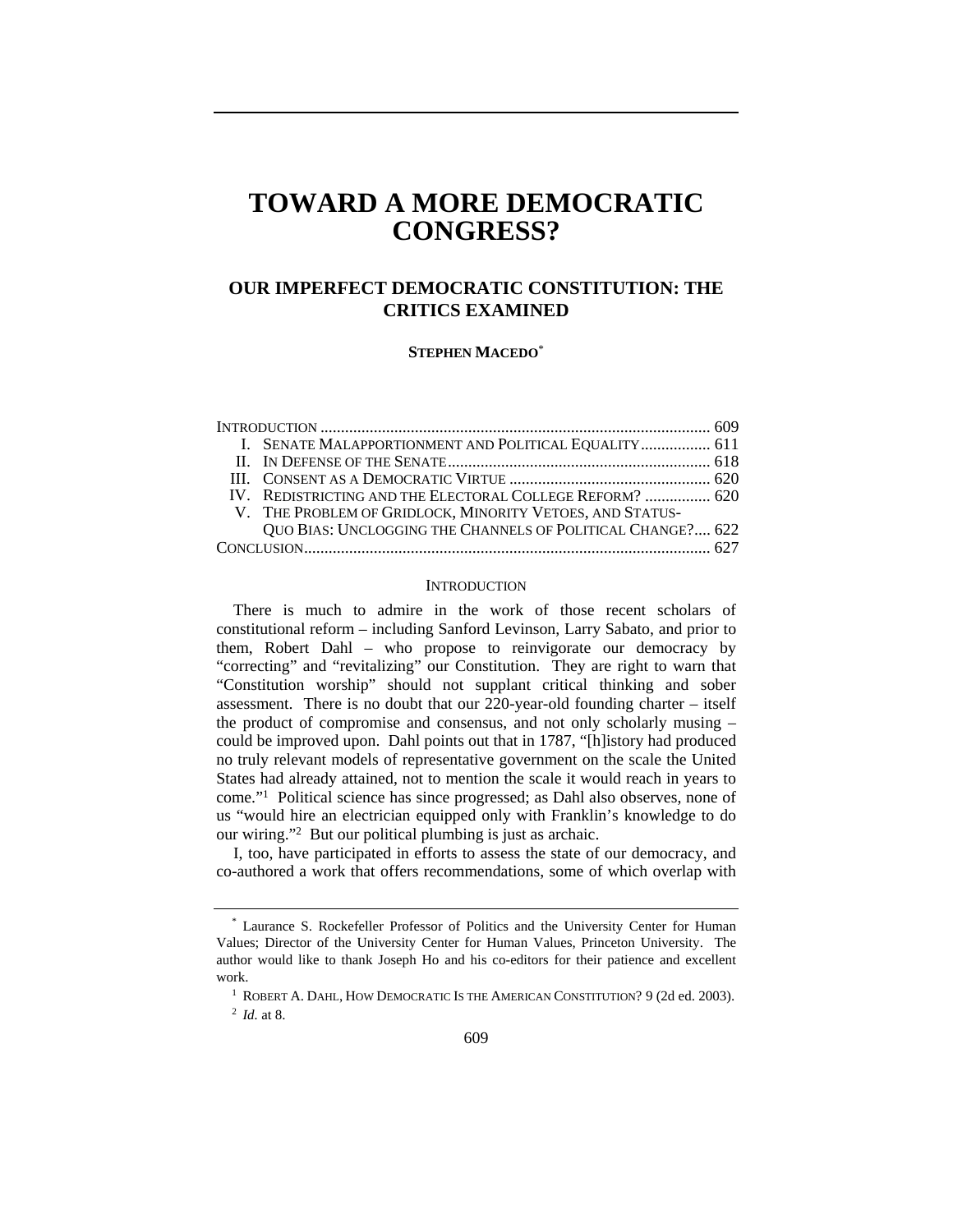those proposed by Levinson and Sabato (including non-partisan redistricting and Electoral College reform). That effort resulted in a monograph – *Democracy at Risk: How Political Choices Undermine Citizen Participation, and What We Can Do About It*3 – proposing reforms that fall within the constitutional framework rather than applying to the constitutional framework itself (though that is also true of some of the reforms offered by Dahl, Levinson, and Sabato).4 *Democracy at Risk*, moreover, leaves aside any effort to reapportion seats in the United States Senate, in which the smallest states – Wyoming (population 533,000) and Vermont (population 621,000) – secure the same representation as California (population  $37 \text{ million}$ ).<sup>5</sup> Senate malapportionment is "exhibit A" for those constitutional reformers who regard the U.S. Constitution as "undemocratic."6

How should we assess the reform proposals and their underlying analyses? Are the main problems of our democracy best addressed as constitutional problems – perhaps via the sort of popular constitutional convention that Levinson calls for – or are they best addressed through legislation, normal politics, and policy? What are the chances that the public will be mobilized behind reforms such as reapportionment of the U.S. Senate to reflect population?

The constitutional reformers say much that is valuable, but also exhibit some measure of hyperbole and political naiveté; they sometimes fail to appreciate the difficulties of devising well-working institutions and securing popular consent to them. Indeed, while unequal representation in the Senate is often regarded as the greatest democratic flaw in the current system it originated as a concession to secure the democratic value of popular consent. Democracy is a complex ideal. Moreover, while the flaws of the current system are apparent to all, the reform proposals have the glossy sheen of a new car that has never been road tested, let alone driven over vast expanses of unexplored terrain. As Adrian Vermeule has argued elsewhere, while complex packages of constitutional reforms taken together might move us closer to

<sup>3</sup> STEPHEN MACEDO ET AL., DEMOCRACY AT RISK: HOW POLITICAL CHOICES UNDERMINE CITIZEN PARTICIPATION, AND WHAT WE CAN DO ABOUT IT 5 (2005).

<sup>4</sup> *See* SANFORD LEVINSON, OUR UNDEMOCRATIC CONSTITUTION: WHERE THE CONSTITUTION GOES WRONG (AND HOW WE THE PEOPLE CAN CORRECT IT) 168-69 (2006) (examining amendments that would create better succession rules and modify the Qualifications Clauses); LARRY J. SABATO, A MORE PERFECT CONSTITUTION: 23 PROPOSALS TO REVITALIZE OUR CONSTITUTION AND MAKE AMERICA A FAIRER COUNTRY 4 (2007) (discussing reforms but acknowledging that "[m]uch of the Constitution's superstructure needs no fundamental fix"). For my contribution, see MACEDO ET AL., *supra* note 3, at 5.

<sup>5</sup> U.S. CENSUS BUREAU, U.S. DEP'T OF COMMERCE, TABLE 1: ANNUAL ESTIMATES OF THE RESIDENT POPULATION FOR THE UNITED STATES, REGIONS, STATES, AND PUERTO RICO (2008), http://www.census.gov/popest/states/tables/NST-EST2008-01.xls. 6 *See infra* Part I.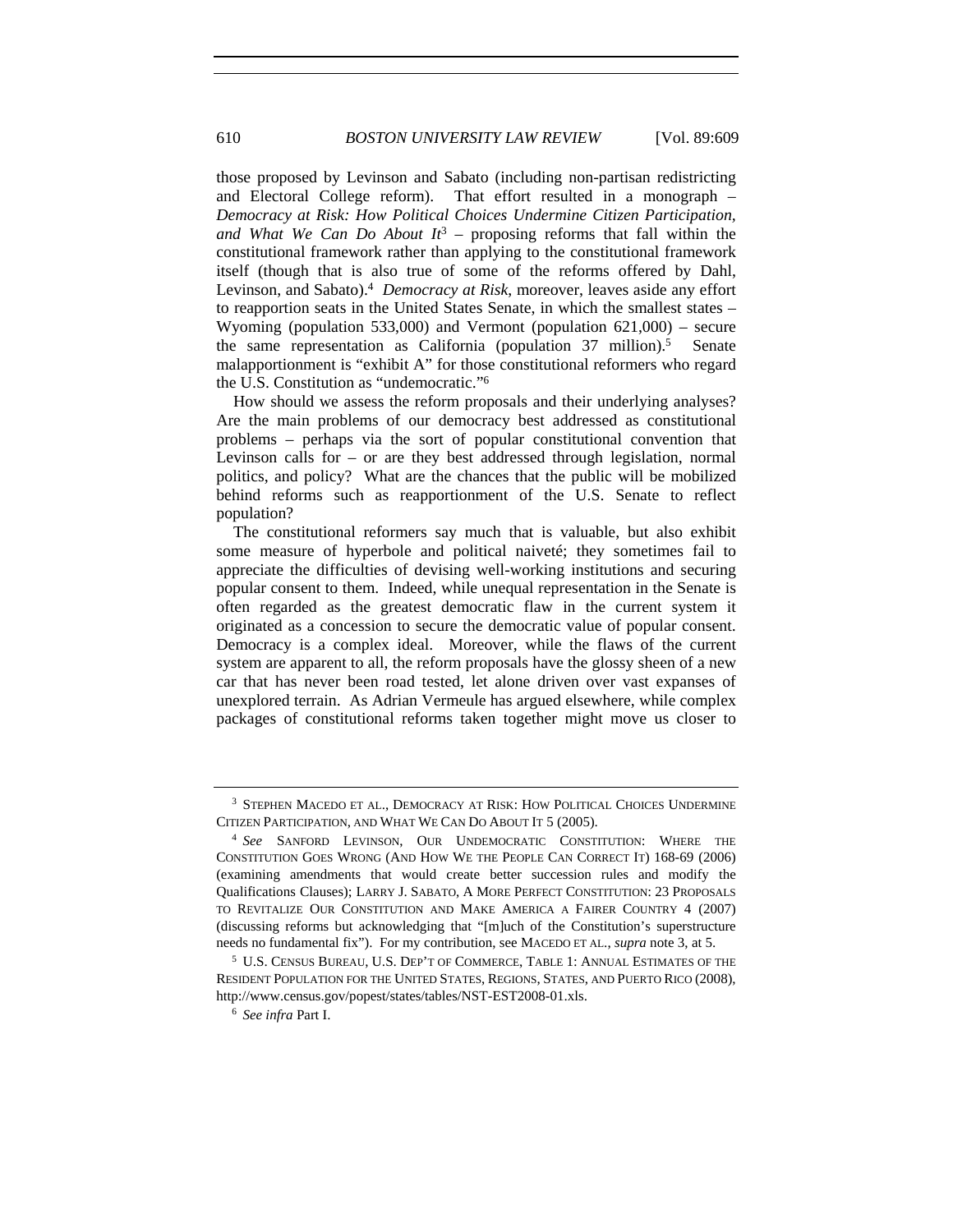optimal political arrangements, partial success might weaken our already flawed system by creating new imbalances among our political institutions.<sup>7</sup>

I address several broad issues raised by the reformers. First, how serious an affront to the principle of political equality is Senate malapportionment and are citizens likely to rally around it? Part I argues that Senate malapportionment is a tolerable imperfection rather than an egregious affront to the political and moral equality of citizens. Part II offers a defense of the peculiar deliberative virtues of the Senate. Part III argues that the imperfections of the Senate were consequences of the need to secure small-state consent, and so are based on pursuit of a democratic virtue. Part IV considers whether we should reform the redistricting process for House seats and also reform or eliminate the Electoral College. Part V examines the alleged vices of status quo bias and gridlock, offering a qualified defense of institutional mechanisms that make it hard to make law and much harder still to amend the Constitution. Along the way, I express some doubts and reservations concerning the reformers' recommendations, but also some sympathy.

Political reform energies should focus on those problems most morally and practically urgent from the standpoint of democratic constitutionalist principles and ideals. It should also focus on problems that are amenable to reform, remembering that practical compromises may be necessary to secure sufficient popular consent. There are imperfections, even serious imperfections, which nevertheless are tolerable, and which ought to be tolerated, in part because they would be so difficult to change. In the end we need to remember that constitutional democracies are complex systems that need to be assessed as a whole rather than piecemeal.

### I. SENATE MALAPPORTIONMENT AND POLITICAL EQUALITY

Dahl and Levinson are correct that political equality is fundamental to democracy.8 Thomas Christiano usefully defines democracy as follows:

Democracy is a scheme of collective decision making that gives every sane adult member an equal say at a crucial stage of the decision making.... [D]emocracy is the only way to make collective decisions about the structure of our common world that publicly treats each person as an equal when we must make collective decisions about that common world.<sup>9</sup>

<sup>7</sup> *See* Adrian Vermeule, *Second-Best Democracy*, 1 HARV. L. & POL'Y REV. ONLINE (Dec. 4, 2006), http://www.hlpronline.com/2006/11/vermeule\_01.html (arguing that an imperfectly revised Constitution might be less democratic than the current one). As an example, Vermeule discusses reforms that could weaken the two-party system and thereby weaken Congress's capacity to check presidential power. *Id.* 

<sup>8</sup> DAHL, *supra* note 1, at 3-4; LEVINSON, *supra* note 4, at 32.

<sup>9</sup> Thomas Christiano, *A Democratic Theory of Territory and Some Puzzles About Global Democracy*, 37 J. SOC. PHIL. 81, 83 (2006). On Christiano's understanding, "the principle of equal advancement of interests is the fundamental principle for evaluating societies." *Id.*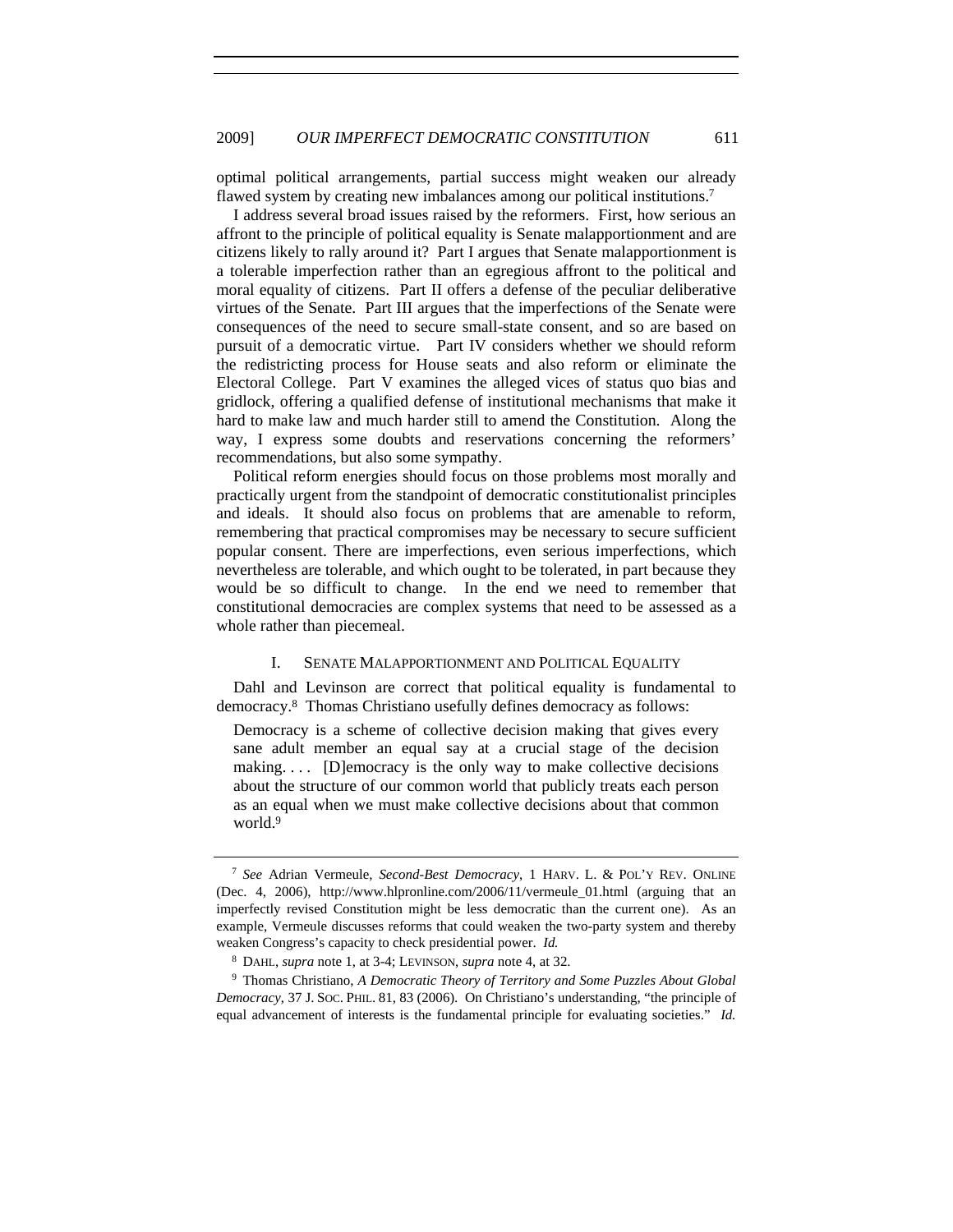Dahl and Levinson are also right that our political system fails in some important respects to treat all Americans as moral and political equals.10 The political system is far more responsive to the interests of wealthier Americans: the poorest one-third receives very little political representation, and a disproportion of the poorest are also racial and ethnic minorities.<sup>11</sup> These primordial political divisions of class and race remain the most potent sources of inequality and injustice in American politics.

Giving every state two senators regardless of population defies the principle of "one person, one vote" – the principle that underlay two of the most important Supreme Court decisions of the twentieth century.12 We need to be careful to specify why it is that we should care about Senate malapportionment. Senate malapportionment may have a variety of unfair and unfortunate consequences, some regrettable but tolerable, others more morally outrageous and intolerable. Arbitrary differences in federal spending across big and small states may be regrettable but tolerable, especially if the cost to citizens in large states is small. Insofar as Senate malapportionment contributes to the persistence of class and race-based inequalities, then there is greater cause for concern. We also need to consider the legitimate rationales for giving states equal representation in the Senate at the framing and ratification of the Constitution. Moreover, even if we think political representation by state has little to be said for it now, equal representation by state is not the sort of intrinsically offensive and invidious affront to the moral equality of citizens that is racial discrimination, gender discrimination, or other forms of discrimination. Equal representation of states in the Senate is a singularly unlikely candidate for mass political mobilization for at least three reasons: it has various respectable rationales, it is deeply entrenched constitutionally and therefore would be very costly to change, and even if it does contribute somewhat to injustice it does so without embodying and expressing direct moral insult (like racial discrimination).

Dahl and Levinson emphasize that California has roughly seventy times the population of Wyoming, but each gets two Senate seats.13 Small states wield

Furthermore, "equality must be realized in a public way." *Id.* at 83-84. Finally, "each person has an interest in being recognized and affirmed as an equal by her fellow citizens." *Id.* at 85. In sum, each person's fundamental interest can be restated from a democratic perspective as the principle of "public equality, according to which the society should be organized so that each person can see that she is being treated as an equal." *Id.*

<sup>10</sup> DAHL, *supra* note 1, at 1-6; LEVINSON, *supra* note 4, at 25-29.

<sup>&</sup>lt;sup>11</sup> For an excellent account arguing that America's wealthy use their wealth to promote self-interested policies, see LARRY BARTELS, UNEQUAL DEMOCRACY: THE POLITICAL ECONOMY OF THE NEW GILDED AGE 5-6 (2008).

<sup>12</sup> Reynolds v. Sims, 377 U.S. 533, 576 (1963); Baker v. Carr, 369 U.S. 186, 237 (1962). For an excellent account of the political consequences of these opinions, see STEPHEN ANSOLABEHERE & JAMES M. SNYDER JR., THE END OF INEQUALITY: ONE PERSON, ONE VOTE AND THE TRANSFORMATION OF AMERICAN POLITICS (2008).

<sup>13</sup> DAHL, *supra* note 1, at 49-50; LEVINSON, *supra* note 4, at 51.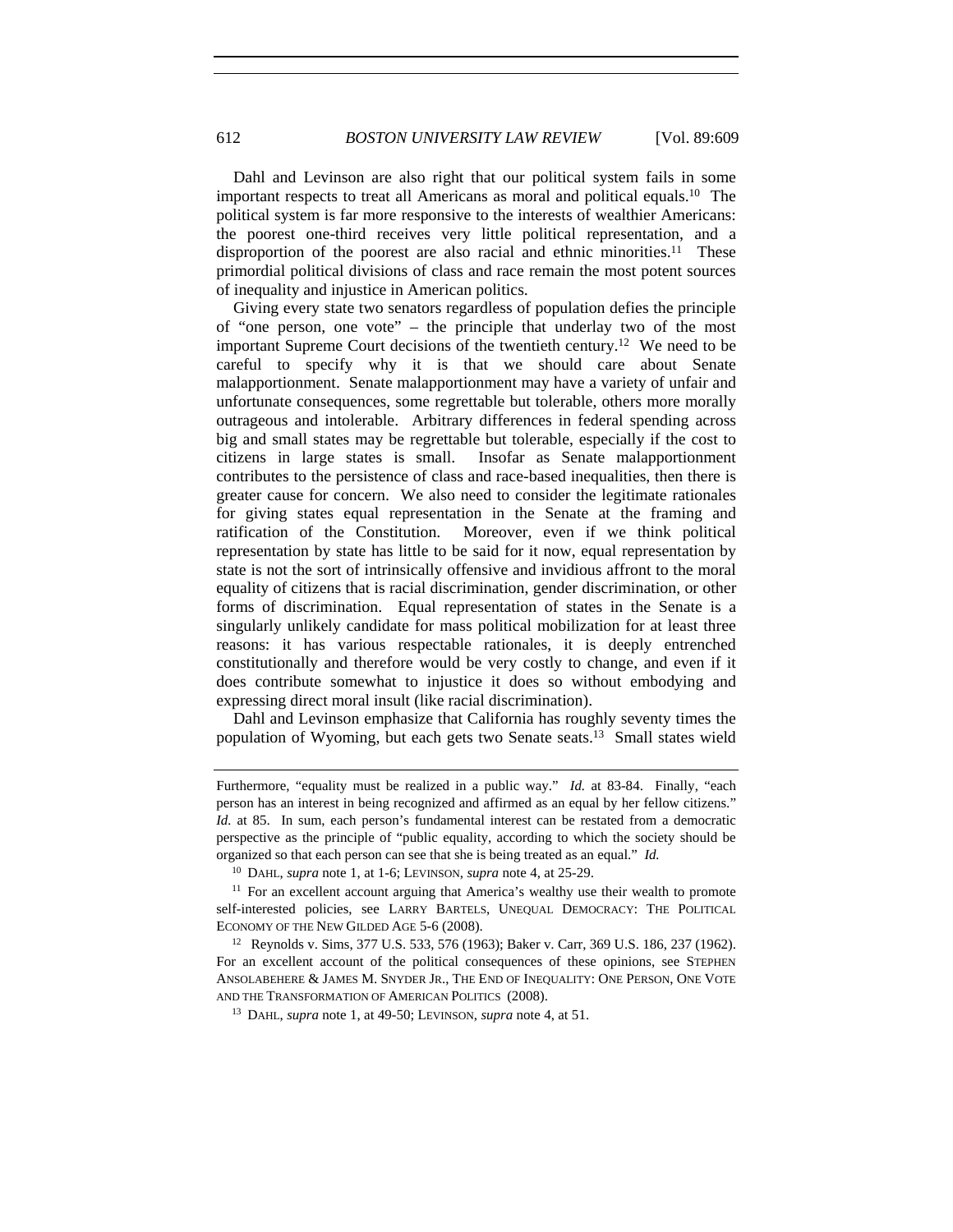disproportionate power: five percent of the population elects one-fourth of the Senate.14 Forty-one senators can block legislation because it takes sixty senators to invoke cloture against a filibuster, so senators representing a small percentage of the population can muster enough votes to block legislation that is preferred by senators representing the vast majority of American citizens.15 These small-state advantages in the Senate are partly offset by far more equal representation by population in the House (Wyoming has one House seat compared with fifty-three for California).16

The overrepresentation of citizens of small states in the Senate also gives small state citizens a disproportionate share of votes in the Electoral College (which allocates electors according to the number of Senate and House seats in every state). Here again, small states are awarded more than the share of power they should have based on the principle of "one person, one vote."

And so, let us ask: *What difference does the small-state advantage make in practice?* 

William Eskridge and Suzanna Sherry point out that while Clarence Thomas won his Supreme Court confirmation on a close vote of 52-48, if we allocated senators in proportion to state shares of the population, and each state's delegation voted the same way, Thomas would have failed to be confirmed by 52-48.17 So the extra voting power enjoyed by smaller states may sometimes make a difference.

Somewhat more systematically, Levinson cites evidence of behavioral differences between senators from small states and big states, with small-state senators tending to concentrate on a few issues, and big state senators working on and representing a wider array of interests.18 Then there is the fact that all those sparsely populated but large square states in the middle of the country represent certain special interests, including agricultural interests. Small state senatorial influence helps sustain measures that make the price of food artificially high in the U.S. and flood international markets with artificially cheap agricultural commodities, impoverishing poor farmers in Africa and

<sup>18</sup> Small-state senators seem more used to personal politics and appear more apt to become leaders of the Senate (their cultivation of personal ties with voters at home may give them more policy leeway, enabling them to occupy leadership positions). *See id.* at 55-56.

<sup>14</sup> LEVINSON, *supra* note 4, at 50-51.

<sup>15</sup> *Id.* at 52-53.

<sup>&</sup>lt;sup>16</sup> LORRAINE C. MILLER, CLERK OF THE HOUSE OF REPRESENTATIVES, OFFICIAL LIST OF MEMBERS OF THE HOUSE OF REPRESENTATIVES OF THE UNITED STATES AND THEIR PLACES OF RESIDENCE 2, 11 (Feb. 25, 2009), *available at* http://clerk.house.gov/member\_info/olm\_111.pdf. 17 *See* LEVINSON, *supra* note 4, at 58 (citing William N. Eskridge, Jr., *The One Senator,* 

*One Vote Clauses*, *in* CONSTITUTIONAL STUPIDITIES, CONSTITUTIONAL TRAGEDIES, 35, 35-39 (William N. Eskridge & Sanford Levinson eds., 1988); Suzanna Sherry, *Our Unconstitutional Senate*, *in* CONSTITUTIONAL STUPIDITIES, CONSTITUTIONAL TRAGEDIES, *supra*, at 95, 95-97) (giving examples of the impact the Senate's non-majoritarian structure has on politics).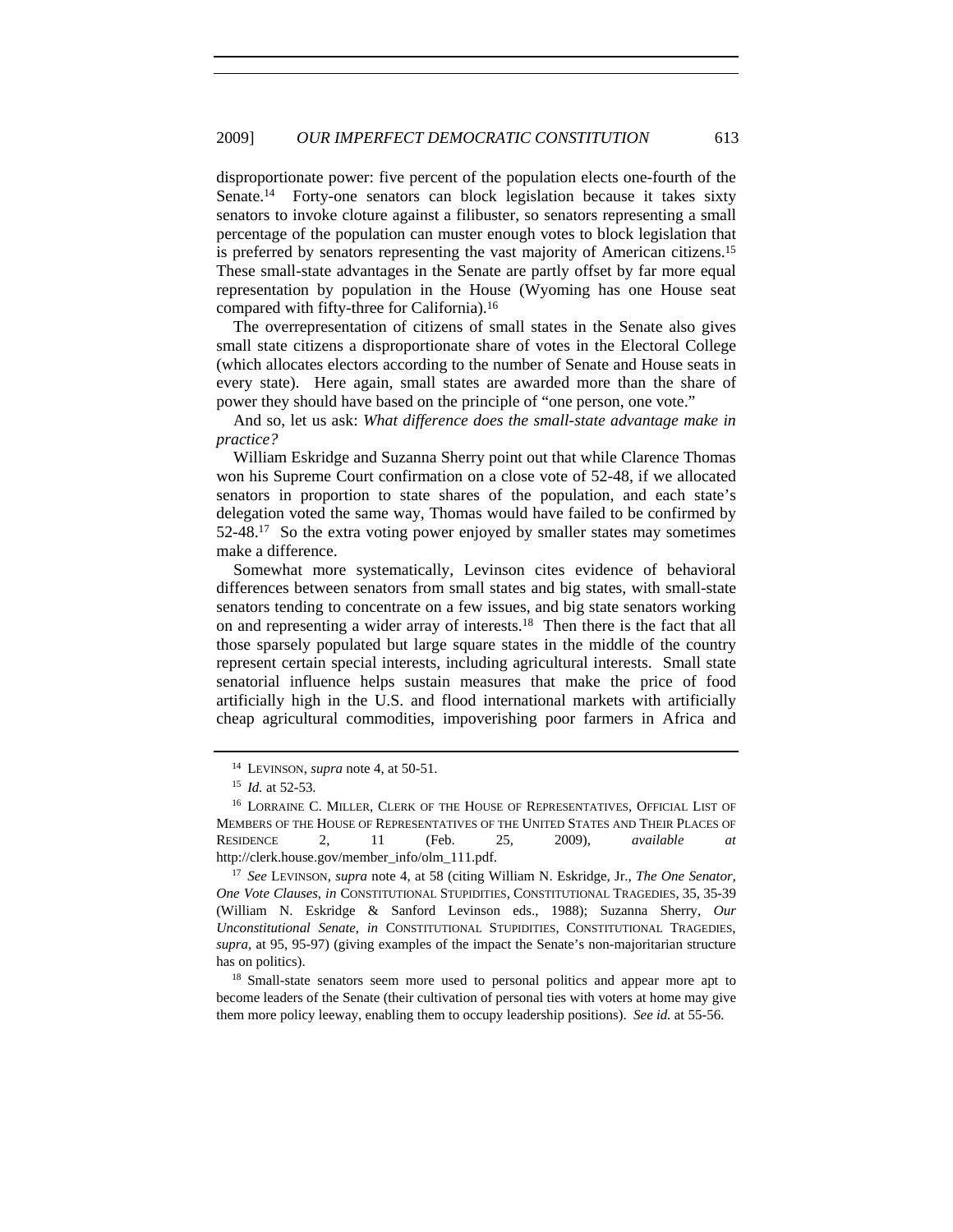614 *BOSTON UNIVERSITY LAW REVIEW* [Vol. 89:609

making it impossible for them to develop cash crops (African cotton farmers in particular suffer from U.S. dumping).19

Scholars have identified two other systematic forms of bias that may be associated with small-state over-representation. First is *spending bias*. The small-state advantage yields some tangible rewards in federal resources. Dahl argues that "Wyoming's annual share of federal expenditures is likely to be around \$209 per capita compared with California's \$132."20 Empirical evidence suggests that the smallest states enjoy an advantage in receipt of federal funds, net of taxes, but the cost is spread over very many people in big and medium-sized states, and so the cost to the large number of net "losers" appears minimal and inconsequential.21 Moreover, part of the advantage that small states enjoy in terms of federal spending may have a legitimate rationale. It is more expensive to live in under-populated areas, more difficult to travel and communicate, but we are committed as a nation to tying all regions of the country together through communications networks. The Constitution itself provides Congress with the power "To establish Post Offices and post Roads."22 So some of the subsidies from more to less populated regions is legitimate.

Another possible consequence of small-state over-representation is antiurban bias, which will tend to disproportionately affect racial minorities. Some have argued – without furnishing a great deal of evidence – that Senate malapportionment adversely affects racial minorities who tend to be concentrated in larger states. Senate malapportionment could allow smaller states to block or qualify reforms needed to address race-based inequalities and urban poverty, thus helping to perpetuate injustices. But there is scant evidence that the Senate has been systematically less favorable to cities or toward racial minorities in recent decades as compared with the House.23

<sup>19</sup> *See* JOSEPH STIGLITZ & ANDREW CHARLTON, FAIR TRADE FOR ALL 46-49 (2005) (examining the distortions created by the current trade regime). Of course, the United States is far from alone among advanced nations in having powerful protectionist lobbies for domestic agriculture.<br><sup>20</sup> DAHL, *supra* note 1, at 164 (citing FRANCIS I. LEE & BRUCE I. OPPENHEIMER, SIZING UP

THE SENATE: THE UNEQUAL CONSEQUENCES OF ELECTORAL SYSTEM DESIGN 173-76 (1999)).

 $21$  Lee and Oppenheimer argue that Californians would have received roughly \$10 more a year from the federal government if the sum of all federal discretionary and nondiscretionary benefits had been delivered during the time frame of their study on a national per capita basis absent any small-state skew. LEE & OPPENHEIMER, *supra* note 20, at 176. For other studies on the spending disparities, see Cary M. Atlas, Thomas W. Gilligan, Robert J. Hendershott & Mark A. Zupan, *Slicing the Federal Government Pie: Who Wins, Who Loses, and Why*, 85 AM. ECON. REV. 624, 625 (1995), and B.E. Lauderdale, *Pass the Pork*, 16 POL. ANALYSIS 235, 235-39 (2008). I am very grateful to David Mayhew for discussion on this point.<br><sup>22</sup> U.S. CONST. art. 1, § 8.

<sup>23</sup> There are studies that suggest some evidence of Senate bias. *See, e.g.*, Neil Malhotra & Connor Raso, *Racial Representation and U.S. Senate Apportionment*, 88 SOC. SCI. Q.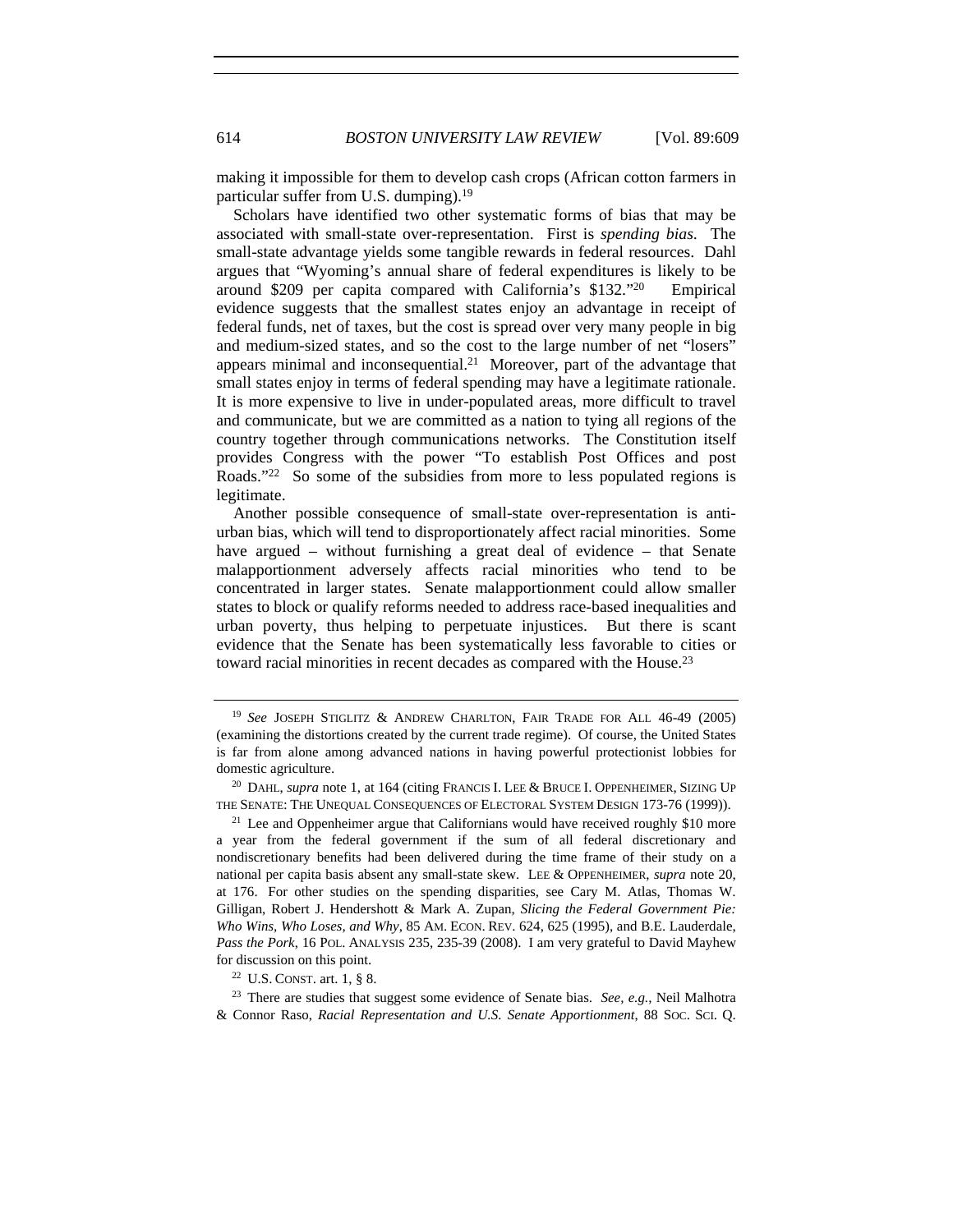There is yet a third form of possible bias which could result from the overrepresentation of small states in the Senate: that is, partisan bias toward one party or the other. Interestingly, Senate malapportionment does not seem to be associated with the sort of large partisan bias that characterized *state legislatures* prior to the Supreme Court's decisions in *Baker vs. Carr*24 and *Reynolds vs. Sims*. 25 In the two decades prior to the Supreme Court decisions that required "one person, one vote" (1940-1964), the partisan bias in upper chambers of state legislatures was no less than 15.5%.26 As Ansolabehere and Snyder explain, this means that "in an evenly divided election, the party favored by the districting scheme would expect to win 65 percent of the seats!"<sup>27</sup> Malapportionment prior to "one person, one vote" tended to favor rural areas at the expense of cities and suburbs. The bias tended to favor Republicans in the Northeast and Midwest, and Democrats in the South.28

There is no evidence of a similarly large partisan bias resulting from the malapportionment of the U.S. Senate, though there may be a small bias toward Republicans.29 This is extremely important, because class differences in American politics are reflected in the significant differences between the performance of Republicans and Democrats in office. As Bartels and others have shown, the two political parties in America have come to compete based on economic class interests. Economic wealth under Republicans tends to flow to the top, while under Democrats the less well off do better. Bartels puts it succinctly:

Democratic officials have provided strong support for policies favoring the "have-nots" – expanding the economy, increasing funding for domestic programs, raising the minimum wage – while Republicans have pursued policies favoring the "haves" – fighting inflation, cutting taxes, repealing the estate tax.30

<sup>28</sup> *Id.* at 74-83.

<sup>29</sup> I have benefited from David Mayhew's unpublished lectures, describing the pro-Republican bias of the U.S. Senate as perhaps a bit over 1%, only slightly more than the similar House bias. David R. Mayhew, Professor of Political Science, Yale University, Partisan Equipoise?, Princeton Lectures in Politics and Public Affairs (Mar. 9-11, 2009); *see also* David R. Mayhew, *Is Congress "the Broken Branch"?*, 89 B.U. L. REV. 357, 365-66 (2009).

<sup>30</sup> BARTELS, *supra* note 11, at 292.

<sup>1038, 1044-45 (2007) (</sup>arguing that small-state over-representation in the Senate adversely affects racial minorities, with likely increasing effects for Hispanics in coming decades due to their geographical concentration in larger states). I am grateful once again to David Mayhew for discussion on this point.

<sup>24</sup> 369 U.S. 186 (1962).

<sup>25</sup> 377 U.S. 533 (1963).

<sup>26</sup> ANSOLABEHERE & SNYDER, *supra* note 12, at 251.

<sup>27</sup> *Id.*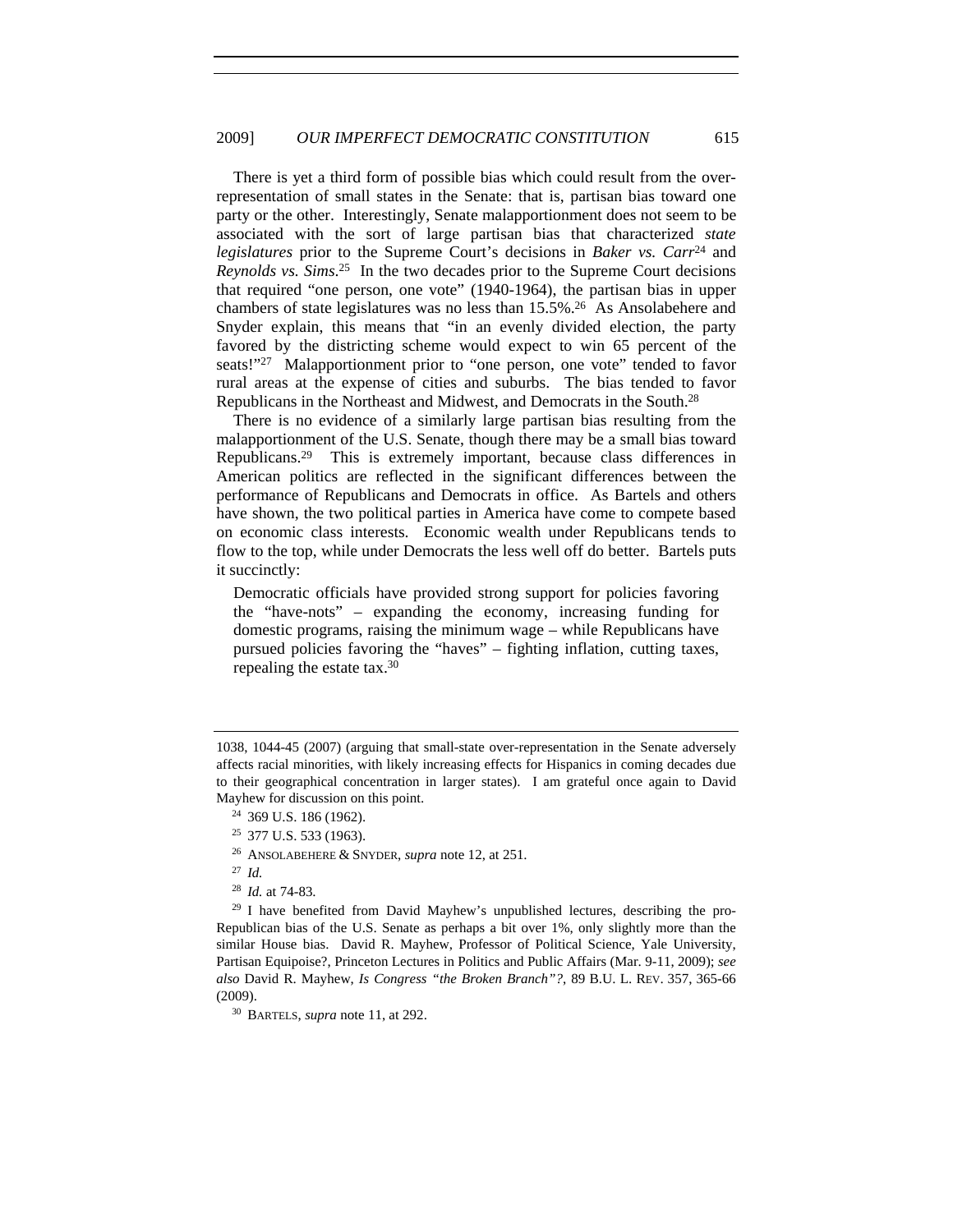And so, large-scale historical analyses of the past half-century suggest that which party controls government is "by far the most important determinant of policy outputs."31

Insofar as the political system tilts toward Republican success it disadvantages politically those who are disadvantaged economically (people who are disproportionately black and Hispanic). Bartels finds that Republicans do have significant structural advantages, but these advantages are *unrelated to Senate malapportionment*. Bartels's catalogue of Republican advantages include: voter myopia that tends to reward only election year economic growth (which Republicans tend to deliver), a tendency of all voters (including the poor) to attach weight to income growth among the better off, and Republican campaign spending advantages due to the privatized system of campaign finance.<sup>32</sup> There are a variety of policies that could help address these imbalances short of constitutional reform. The policy differences between the Republican and Democratic parties have substantial consequences for the poor. But there is no evidence that equal representation of states in the Senate leads to a strong Republican tilt, and certainly not at the level of pre-reform state legislative districts. This seems to be a lucky accident, based on the fairly random distribution of Republican and Democratic-leaning states across the small to big state spectrum (with Wyoming and Vermont at one end, and California and Texas at the other).

There is great value in exploring the possible problems resulting from unequal representation by population in the Senate, as Dahl, Levinson, and Sabato do. Senate malapportionment may contribute to some degree – along with other factors – to downstream policy imbalances and unfairness; it may make a contribution, but probably not a major one, to the egregious race and class-based inequalities that continue to plague American life. In itself, however, the unequal representation of citizens of big and small states in the Senate is not intrinsically morally offensive. Senate malapportionment does not embody a violation of a moral principle of political equality akin to denial of the franchise based on race or gender (or property qualifications for voting); all of these are far more intrinsically invidious and morally insulting. Senate malapportionment is very unlikely to stir public passions or lead to mass mobilization or calls for a new constitutional convention.

Large states like California, New York and Texas are not suffering oppression or domination at the hands of an unholy coalition of mighty midgets like Wyoming, Vermont, the Dakotas, Delaware, and Alaska. Indeed, the absence of any worry about *small-state victimization* by the large states can be regarded as an achievement of the Constitution. The fear of big-state domination of small states was a major reason for the equal apportionment of Senate seats. The over-representation of small states was held to be a way of protecting smaller political units against larger ones within our federal system.

<sup>31</sup> *Id.* at 293.

<sup>32</sup> *Id.* at 99-126.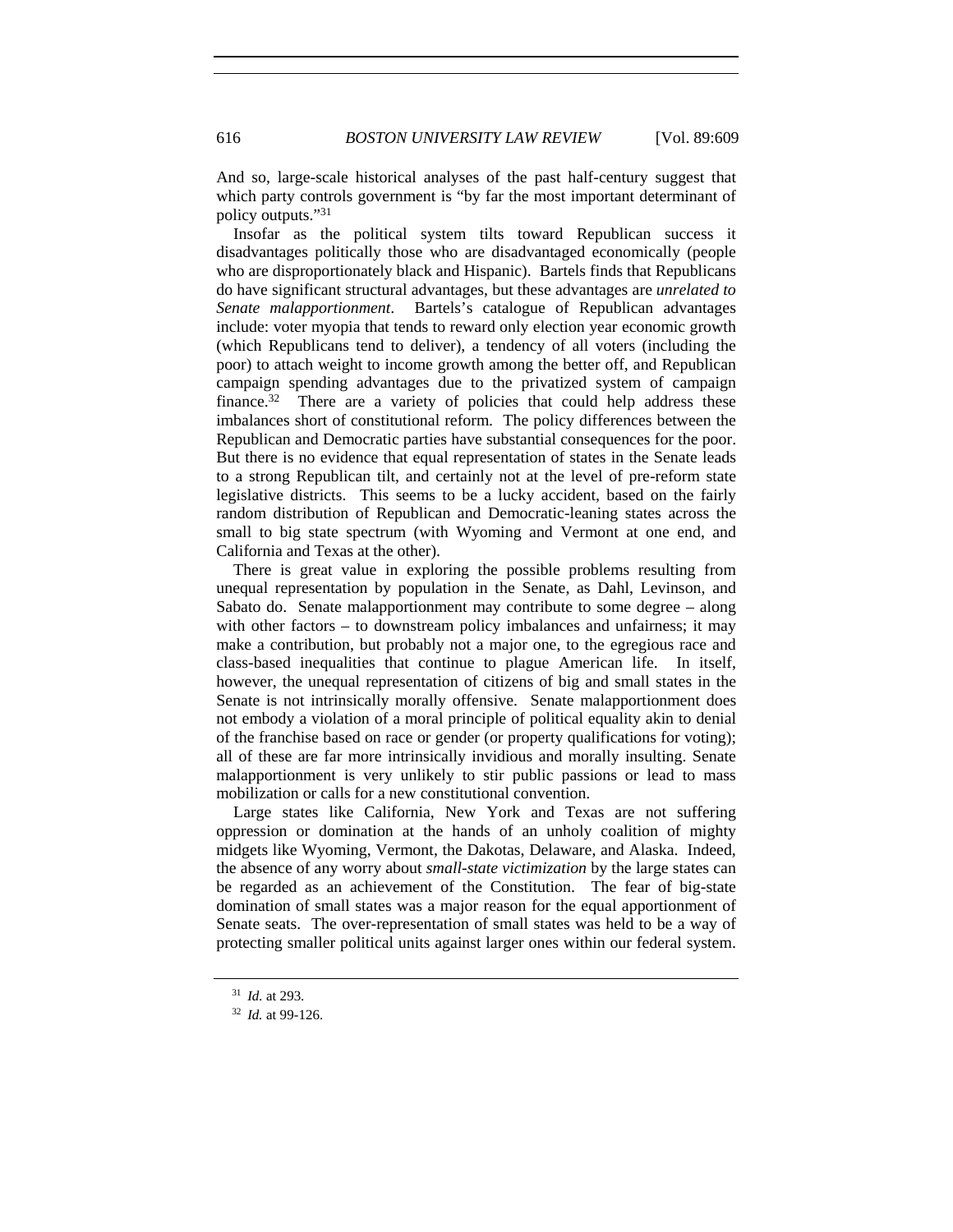Absent some measure of small-state over-representation in Congress, one might worry that the wealth of the country would flow to the prosperous coasts and cities and away from the less populated rural areas. Over-representation of minority interests often makes sense as a way of protecting minority interests.

 There are places in the world where regional inequalities are stark and extreme. Recent news reports from China describe vast inequalities across regions of the country. Peasants in the Chinese countryside are not sharing in the wealth that is flowing to large urban centers, and major government efforts are underway to address these geographically based inequalities.33 In Mexico as well, wealth is distributed highly unequally, and rural peasants are at the bottom of the income scale.34

When considering the invidiousness of one form or another of inequality, it is important to consider (among other things) the justification or rationale for the political arrangement that leads to the inequality. In the case of malapportionment in the Senate, small states were worried about big state domination. No doubt small states bargained for this arrangement to secure maximal advantage, but at least there was a respectable rationale. Such was not the case with those constitutional provisions denying equality to African-Americans: there, the rationale was the ascription of inferior moral status to persons based on skin color, and the moral insult was deep and utterly intolerable. Race-based inequalities are rooted in some of the worst forms of oppression known to mankind: slavery and apartheid are morally abhorrent. Small-state over-representation does not represent a deep and direct moral affront, and in this the contrast with racial inequality is palpable.

It is a terrible moral shame that the American underclass is a disproportionate minority, and there is little doubt that the tendency to associate welfare benefits with minority status contributes powerfully to undoing public support for welfare benefits. $35$  The tremendous problem of class divisions is worsening in American society – for those who are born to very poor circumstances, birth increasingly defines fate. Poor children are far less likely than children from advantaged households to attend a top college or

<sup>33</sup> *See* Edward Wong, *In Major Shift, China May Let Peasants Sell Rights to Farmland*, N.Y. TIMES, Oct. 11, 2008, at A1 (examining China's attempt to increase the rural peasants' wealth by allowing sales and transfers of rural property).<br><sup>34</sup> *See* THE WORLD BANK, MEXICO: INCOME GENERATION AND SOCIAL PROTECTION FOR

THE POOR 164-70 (2005), *available at* http://go.worldbank.org/3U8KCVRRG0 (comparing results from 1992 and 2002 to conclude that "[h]ouseholds in disperse rural areas were more likely to be poor than those in semi-urban areas"). 35 *See* MARTIN GILENS, WHY AMERICANS HATE WELFARE: RACE, MEDIA, AND THE

POLITICS OF ANTIPOVERTY POLICY 67-68 (1999) ("Although political elites typically use race-neutral language in discussing poverty and welfare, it is now widely believed that welfare is a 'race-coded' topic that evokes racial imagery and attitudes even when racial minorities are not explicitly mentioned.").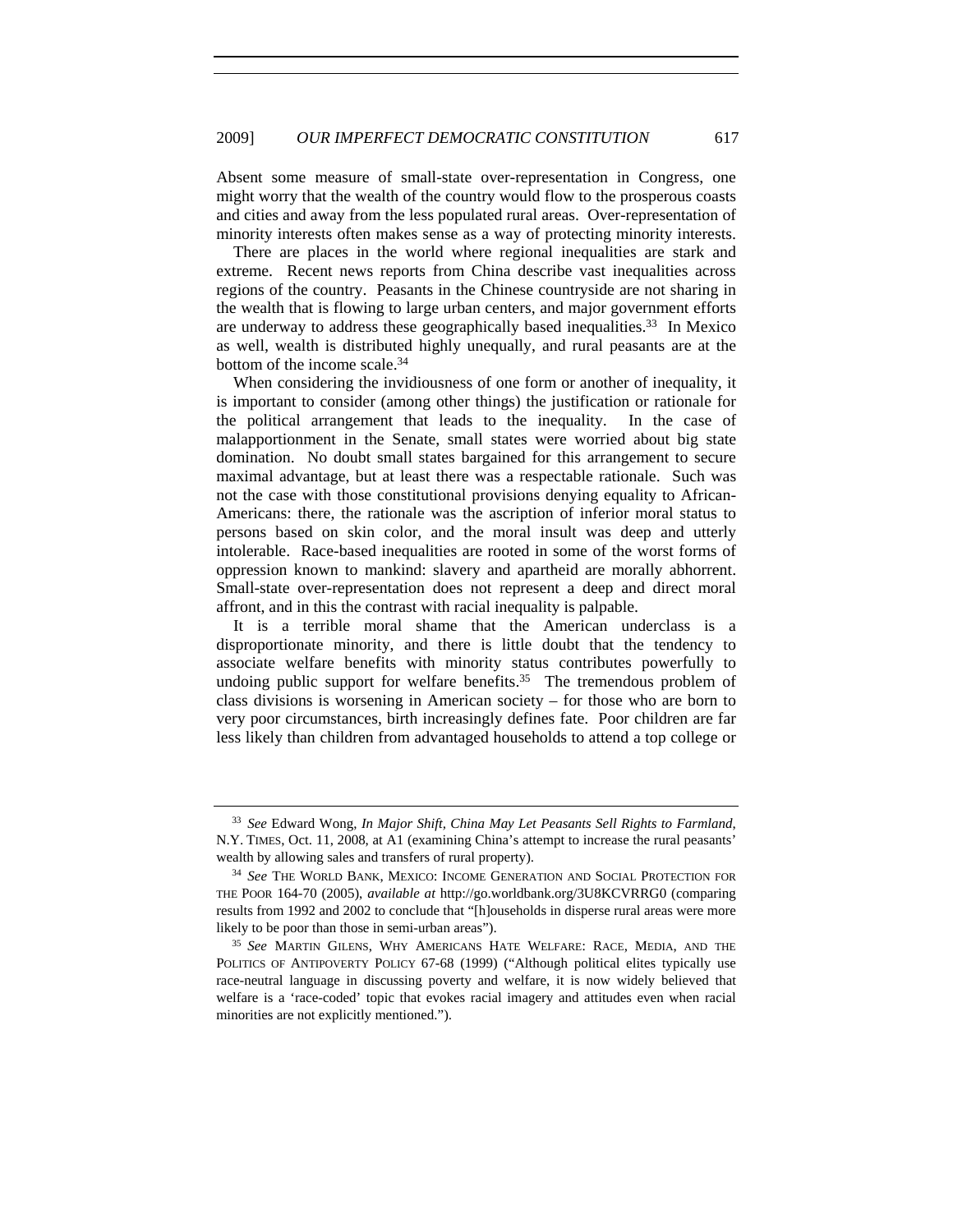compete for the best jobs and positions of leadership in society, and the disparities in opportunity appear to be widening.36

Unequal representation based on socio-economic class *is* a large and serious problem: political power and public policy all too often tilt toward the rich in America. Consider that – as Larry Bartels, Martin Gilens and others have argued – the bottom third of the population of the United States in terms of economic class secure *zero substantive representation in Congress*. 37 That is, when the interests of the bottom third diverge from the rest, the bottom third never wins. The socioeconomic bias in government performance – masterfully described by Bartels in *Unequal Democracy*38 – is deeply unfair. But while small-state over-representation may contribute somewhat to the neglect of the urban agenda, and thereby, the persistence of race and class-based inequalities, the evidence for that is thin. Senate apportionment appears not to be a major cause of persisting class- and race-based inequalities. And, unlike racial discrimination, small state overrepresentation is not intrinsically morally invidious. Moreover, Senate malapportionment appears far less consequential with respect to partisan bias than the forms of malapportionment which the Supreme Court struck down in the early 1960s.

The mode of apportioning senators may contribute to some imbalances in public policy, disfavoring urban interests. I would join the reformers in welcoming greater public scrutiny and more serious empirical work on these matters. Nevertheless, the solution to the problem of Senate malapportionment is unclear, in part because it seems an unlikely object of popular mobilization. In addition, unlike state legislative districts or House districts, Senate malapportionment is constitutionally "hard-wired," rendering it an unlikely object of judicial intervention (hence, the Warren Court left it untouched). My tentative conclusion is that Senate malapportionment is not as great a problem as the critics of our "undemocratic" Constitution suggest: it has some respectable rationales grounded in both substantive and procedural justice (as we see below), and it would be extremely difficult to amend. So I conclude that Senate malapportionment is but a tolerable imperfection.

#### II. IN DEFENSE OF THE SENATE

It is worth considering that the Framers sought to make a virtue out of the small states' demands for special protection. In the Senate they crafted an upper legislative chamber that would not only operate on a republican basis – its authority rested altogether on popular consent and accountability to the electorate (albeit, accountability at first secured indirectly) – but also one they

<sup>36</sup> *E.g.*, Mary Beth Marklein, *The Wealth Gap on Campus: Low-Income Students Scarce at Elite Colleges*, USA TODAY, Sept. 20, 2004, at 1A ("At the nation's 146 most selective colleges, only 3% of students come from the lowest socioeconomic quarter . . . [while] 74% come from the top quarter."). 37 BARTELS, *supra* note 11, at 72-78; GILENS, *supra* note 35, at 45-52.

<sup>38</sup> *See* BARTELS, *supra* note 11, at 257-75.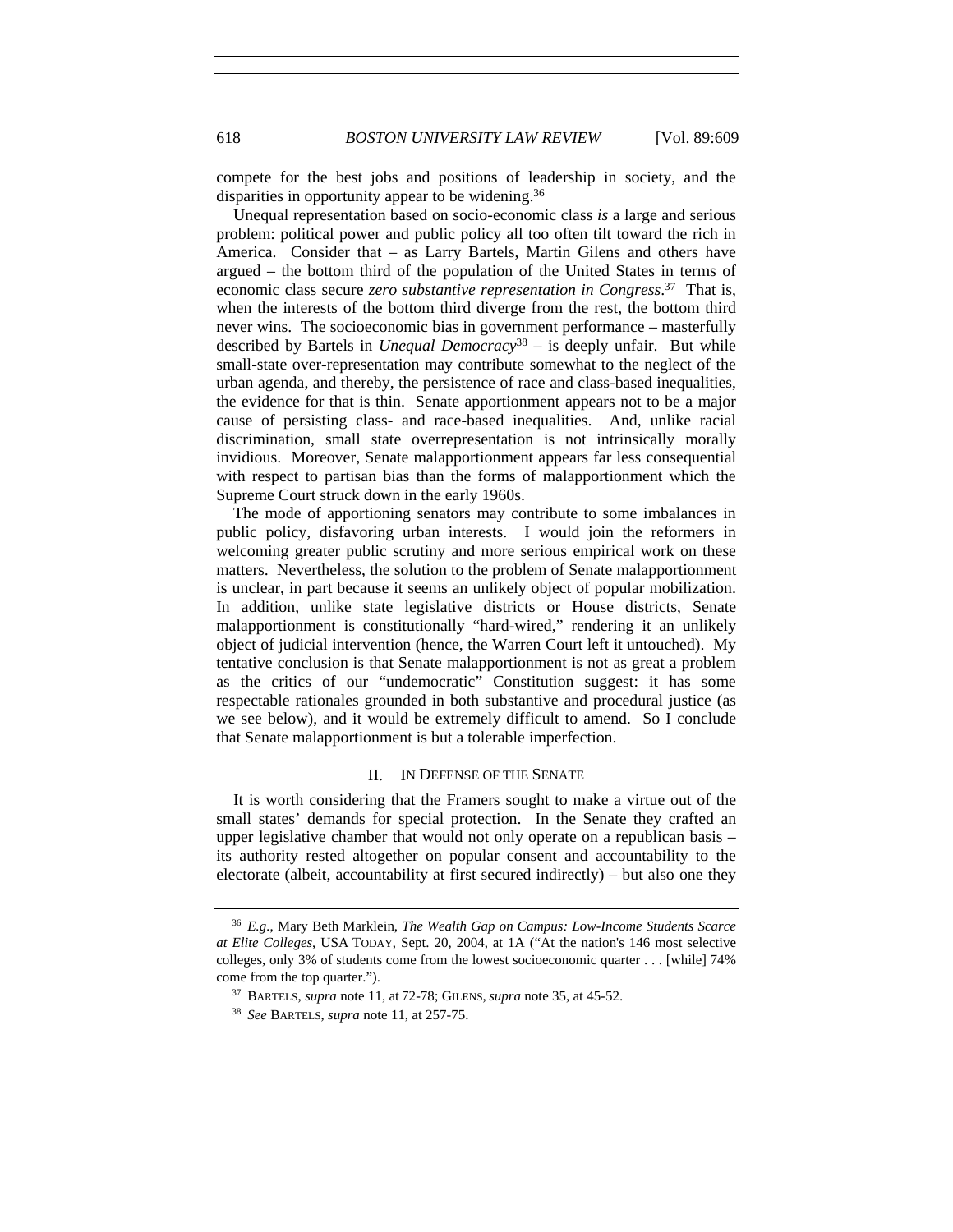hoped would provide Americans the best features of traditionally aristocratic institutions.39 The Senate, with its six-year terms with re-eligibility, small size and high visibility, indirect selection by state legislatures, and relatively large and diverse constituencies, would  $-$  it was hoped  $-$  be a "temperate and respectable body of citizens," representing the "cool and deliberate sense of the community," capable of standing against the people's own "temporary errors and delusions."40 As Madison concluded in *The Federalist No. 63*:

Against the force of the immediate representatives of the people nothing will be able to maintain even the constitutional authority of the Senate, but such a display of enlightened policy, and attachment to the public god, as will divide with that branch of the legislature, the affections and support of the entire body of the people themselves. $41$ 

While the House – with its shorter terms, direct popular election, and smaller constituencies – would tend to be responsive to shifts in public preferences, the Senate was famously intended to represent the virtues of responsibility for the public good rather than responsiveness to the immediate preferences of the public. Put differently, the Senate is designed to represent the public's capacity for sober and deliberate judgment.

It is worth emphasizing that the virtues of the Senate are virtues of democratic constitutionalism – or what we can properly call "democracy" in modern parlance. If we understand – as we should, I think – democracy as *the capacity of the people as a whole to govern themselves on due reflection over the long term*, then the Senate's peculiar virtues enhance democracy. Democracy should not be understood as responsiveness to temporary whims or fleeting preferences: the people will not own or identify with policies that represent only today's passing fancy or temporary conviction.

Of course, the mode of selection of senators has evolved so that senators are now directly elected, and this should make them more responsive to public sentiments.<sup>42</sup> But other features should still have some positive benefits, including the longer terms and greater stability, and the smaller chamber permitting greater deliberation and stronger personal relationships. Because senators represent larger and more diverse constituencies as compared with their colleagues in the House, they should be less prone to capture by narrow interests. Fixed districts that depend on state boundaries mean that partisan redistricting is not a problem.

<sup>&</sup>lt;sup>39</sup> I owe this excellent point to Jeffrey Tulis. And indeed, this Essay is much improved for his comments on an earlier draft.<br><sup>40</sup> THE FEDERALIST NO. 63, at 425 (James Madison) (Jacob E. Cooke ed., 1961).

<sup>41</sup> *Id.* at 431.

<sup>42</sup> U.S. CONST. art. I, § 3, cl. 1, *amended by* U.S. CONST. amend. XVII, § 1.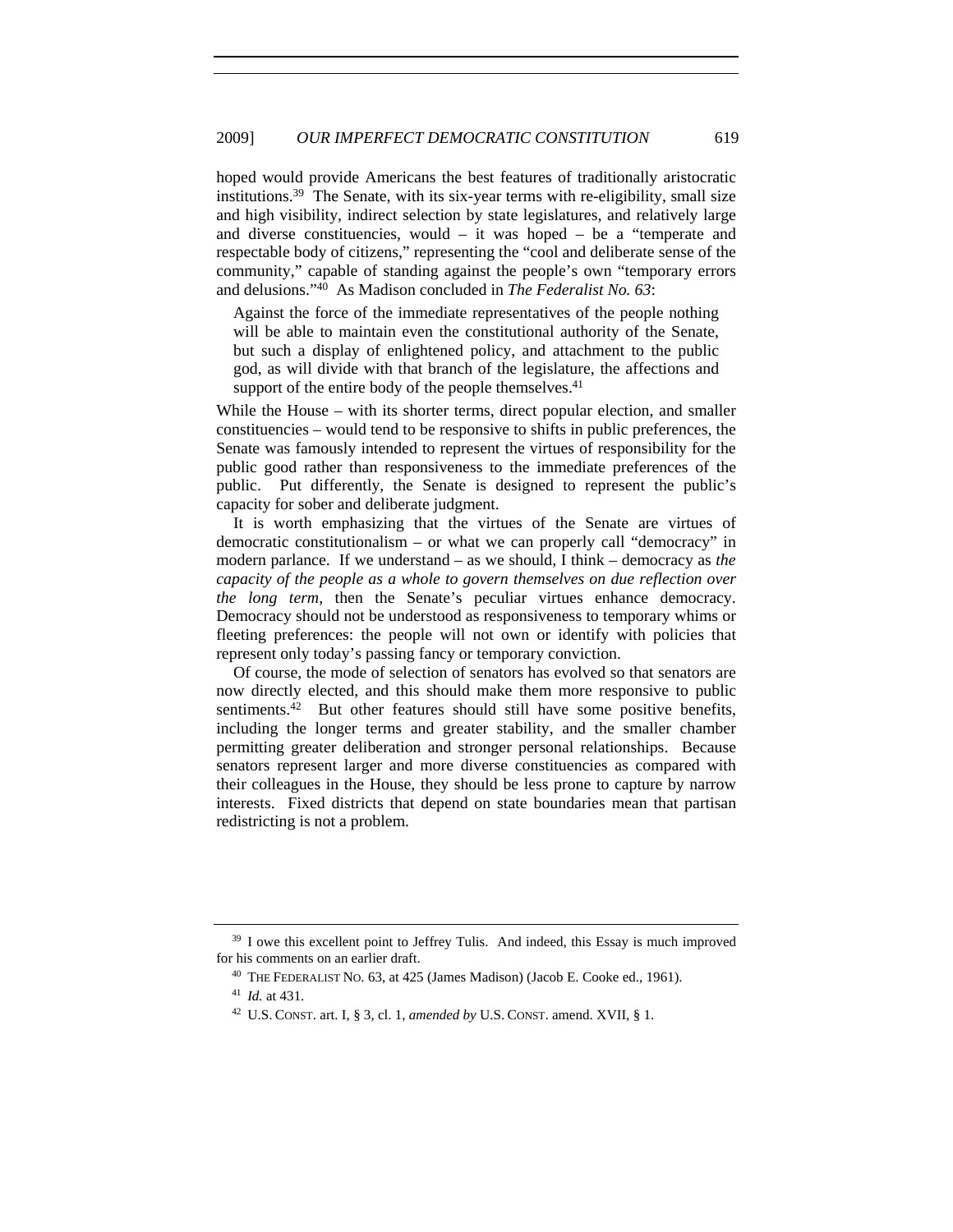## 620 *BOSTON UNIVERSITY LAW REVIEW* [Vol. 89:609

#### III. CONSENT AS A DEMOCRATIC VIRTUE

There is another problem with the democracy-based critique of small-state over-representation. Equal apportionment in the Senate was the price that had to be paid to get small states to ratify the new constitutional order. Would it have been more democratic to force them in? Would it be a gain for democracy on balance now if the big states ganged up and forced more equal representation by population on the small states? Article V of the Constitution declares: "[N]o State, without its Consent, shall be deprived of its equal Suffrage in the Senate."43 Would it be "democratic" to override this provision in the name of population equality in Senate representation?

Democracy in practice is a complex ideal that contains both procedural and substantive elements. It might be nice to have more equal representation by population in the Senate – or to have state boundaries rearranged periodically to equalize population (but without partisan gerrymandering!) – but the states pre-dated the Constitution and the Framers had to reconcile idealism with the realities of state-based political authority, allegiances, identities, and jealousies. Insofar as the Senate represents accommodations necessary to secure consent to the Constitution, those concessions cannot simply be scored as a "loss" in terms of democracy: consent is also a democratic value, so in the case of over-representation of the small states, democratic values were and are in tension.44

#### IV. REDISTRICTING AND THE ELECTORAL COLLEGE REFORM?

Levinson and other democracy-advocates argue for some reforms more plausible than Senate reapportionment. Periodic redistricting of House electoral districts is a highly partisan process undertaken by state legislatures – and a terrible practice that ought to be reformed.<sup>45</sup> The book on democratic reform I co-authored, *Democracy at Risk*, argues that the current practice of ever-more-sophisticated partisan districting allows majority parties in state legislatures to nominate ideological extremists to "safe" congressional seats,

<sup>43</sup> *Id.* at art. V.

<sup>&</sup>lt;sup>44</sup> It also is true that, as Levinson points out, the population ratios among the biggest and smallest states are much larger than they were at the time of the founding (there are also many more states). *See* LEVINSON, *supra* note 4, at 60-61.

<sup>45</sup> According to Levinson, partisan gerrymandering "has destroyed the House of Representatives as a forum of genuine deliberation and turned it into a venue for ever more poisonous partisan warfare." *Id.* at 29. Further, he suggests that partisan gerrymandering is "a true disease, threatening the very notion of representative democracy." *Id.* This is overstated. Elite polarization is not mainly attributable to gerrymandering, but rather to post-Great Society party realignment. Moreover, there is greater geographical polarization as people sort themselves into enclaves of the like-minded. *See* Bill Bishop, *When Policy Defines Identity; State's Stand on Issues Like Stem Cells Affect Who Opts to Live Here*, AUSTIN-AM. STATESMAN, May 25, 2005, at A1. Nevertheless, I agree with Levinson's basic sentiment that partisan redistricting should be reformed.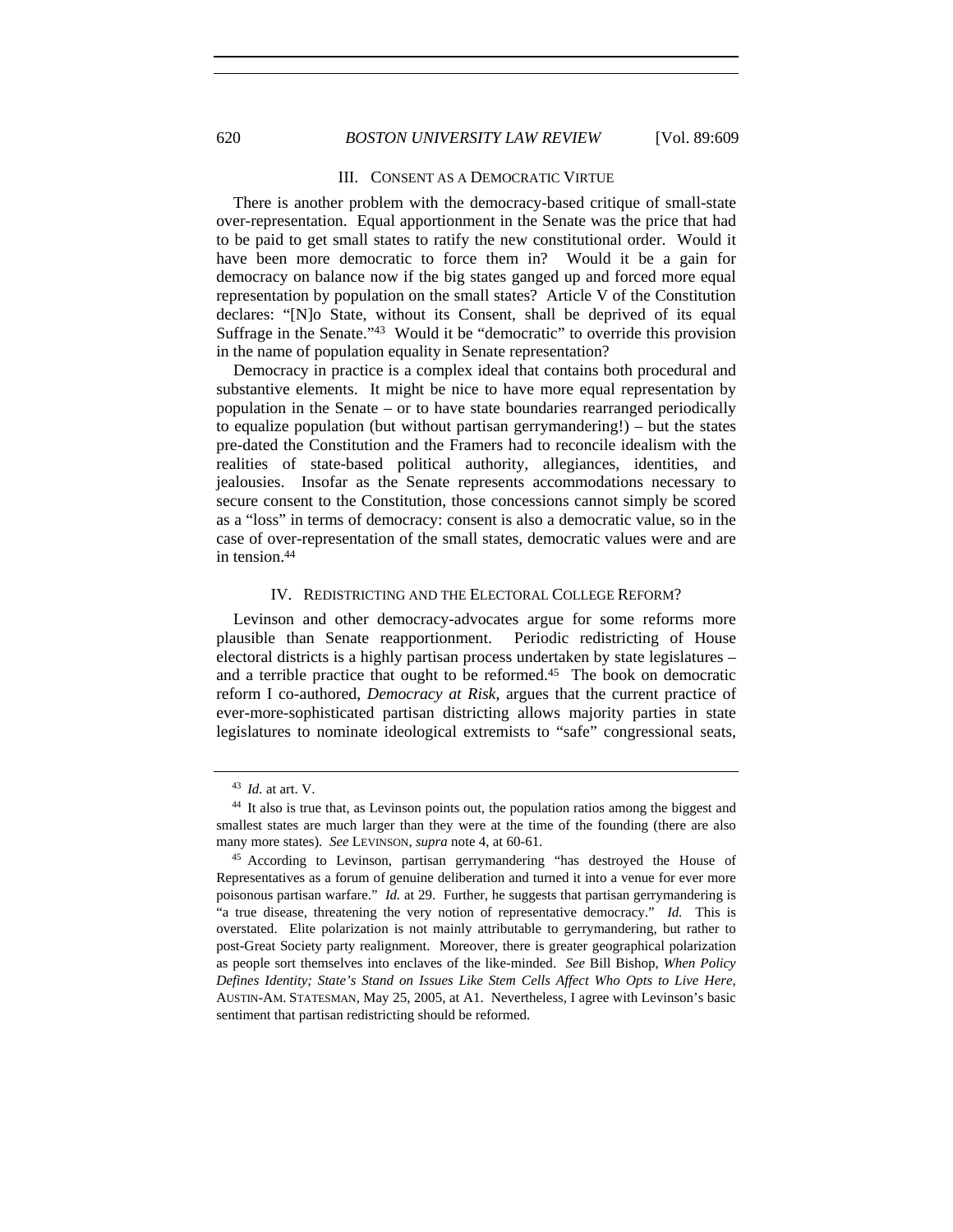contributing somewhat to the creation of a Congress that is more ideologically polarized than the electorate.46 Voters are turned off by the harsh tone of polarized politics and the decline of bipartisan cooperation.<sup>47</sup> Reforming the redistricting process could help to moderate polarization and political rancor by making it harder for party elites to nominate ideological zealots.<sup>48</sup> Redistricting reform may also lessen incumbent protection and promote greater turnover in Congress.49 It should be emphasized that the magnitude of these effects is disputed,<sup>50</sup> and districting is far from being the main cause of polarization. Redistricting reform would be unlikely to lead to radical changes in our politics.

Presidential campaigns are educative for voters, and Electoral College reforms that do not require constitutional amendment could help spread the educative experience of campaigns more evenly across the country. Under the current "winner take all" rule for allocating states' Electoral College votes, candidates now spend the majority of their time campaigning in a small number of "battleground" states, while ignoring the many states that are "safe" for one candidate or the other.<sup>51</sup> To encourage more national presidential campaigns, *Democracy at Risk* proposes that rather than allocating all of the votes to the statewide winner, the Electoral College should award two votes to the state-wide winner and award the additional votes to the winner of each congressional district.52 An alternate approach awards the additional votes in proportion to statewide popular vote totals. One problem with these proposals is that they might encourage third-party candidates – by suggesting that they could win some Electoral College votes – thus making a majority winner less likely and throwing elections to the House of Representatives. The wider systemic effects and risks of these and other proposed reforms need to be carefully considered.

It bears noting that the Constitution is *not a bar* to reforming current redistricting practices or presidential campaigns. While state ballot initiatives to establish non-partisan redistricting commissions have unfortunately been

<sup>46</sup> MACEDO ET AL., *supra* note 3, at 164-66. 47 *Id.* at 36-37.

<sup>48</sup> *Id.* at 164-66. 49 *Id.* at 56-58.

<sup>50</sup> *Id.* at 45-47.

<sup>51</sup> President Obama, who adopted a "fifty state strategy," was an exception. *E.g.*, Jay Newton-Small, *Inside Obama's 50-State Fight*, TIME, June 10, 2008, http://www.time.com/time/politics/article/0,8599,1813397,00.html. *But see* Jay Newton-Small, *Obama Scales Back His 50-State Strategy*, TIME, Sept. 23, 2008, http://www.time.com/time/politics/article/0,8599,1843532,00.html. 52 MACEDO ET AL., *supra* note 3, at 60.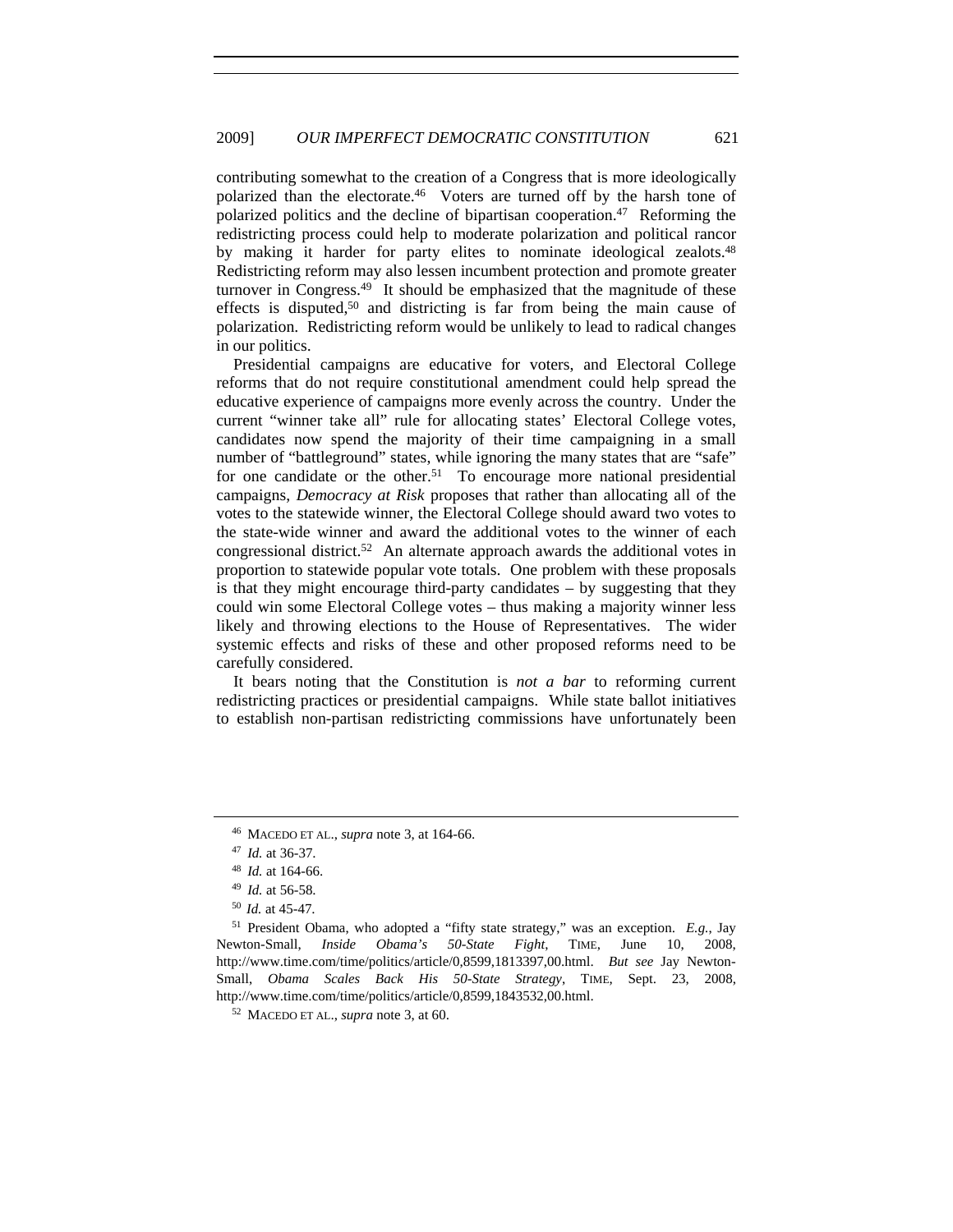defeated recently in two states, the fight for redistricting reform – and other political reforms – should continue.53

Levinson expresses outrage that the Electoral College has permitted – twice in the last fifty years – the selection of winning presidential candidates who did not win a majority of the national popular vote.<sup>54</sup> As he also recognizes, however, there is no national popular vote contest.<sup>55</sup> Since the rules of the game specify that the winner is the one who prevails in the Electoral College, it cannot be said that there is a contest for winning the popular vote (and in the absence of a contest for the popular vote it is vain to say that someone "won" it).56 Under different rules, candidates would deploy their campaign resources differently.

# V. THE PROBLEM OF GRIDLOCK, MINORITY VETOES, AND STATUS-QUO BIAS: UNCLOGGING THE CHANNELS OF POLITICAL CHANGE?

Another broad class of criticisms that reformers such as Levinson and Sabato level at the Constitution deserves attention: the difficulty of enacting changes to laws and to the Constitution itself.

Many who criticize the Constitution for being an obstacle to the realization of democracy point to the difficulty of enacting amendments.57 Formal ratification of amendments through Article V requires two-thirds approval by both Houses of Congress followed by approval by three-quarters of the states.58 Alternatively, two-thirds of the states' legislatures could call for a constitutional convention to propose amendments – which would also need to be ratified by three-quarters of the states.<sup>59</sup> As Levinson argues, "Article V makes it next to impossible to amend the Constitution with regard to genuinely controversial issues, even if substantial – and intense – majorities advocate

<sup>53</sup> In California, Proposition 77 on the November 2005 ballot requiring an immediate round of redistricting – off the ten-year cycle – was regarded as a partisan element which contributed to its defeat. FairVote – Proposition 77, http://www.fairvote.org/?page=2422 (last visited Mar. 16, 2009). An Ohio initiative on its November 2005 ballot was also defeated. FairVote – Ballot Initiative, http://www.fairvote.org/?page=1601 (last visited Mar. 16, 2009). 54 LEVINSON, *supra* note 4, at 6.

<sup>55</sup> *Id.* at 87.

<sup>56</sup> George W. Bush enjoyed a safe lead in many states in 2000. Thus, he had no incentive to maximize the vote total in states like Texas, as he would have if winning the presidency depended on coming out in front on the national popular vote. As such, the national popular vote was not contested and Bush did not lose it to Gore. 57 LEVINSON, *supra* note 4, at 7.

<sup>58</sup> U.S. CONST. art V.

<sup>59</sup> *Id.*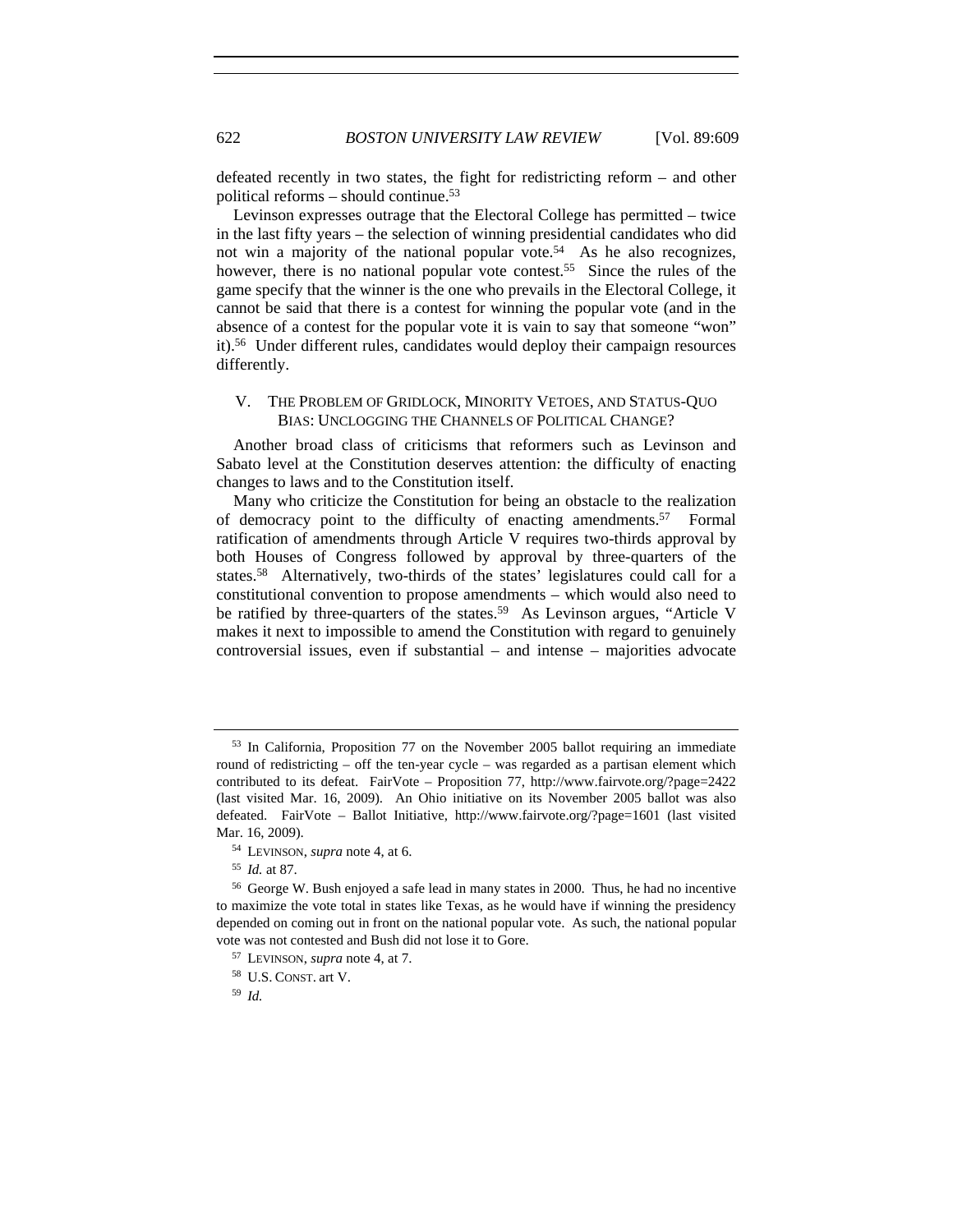amendment."60 As Donald Lutz has opined, the U.S. Constitution may be the hardest constitution to amend in the world.<sup>61</sup>

In addition, Levinson criticizes the Constitution's "strong bicameralism" for making it too hard to pass legislation.<sup>62</sup> The combination of bicameralism and federalism gives local interests considerable clout in national legislative deliberations. This clout allows multiple minority veto points in the legislative process, including via the committee system in Congress.63 Levinson concedes that there are powerful reasons for bicameralism: unalloyed majority rule is not the best way to understand democracy, and minority interests ought also to be fairly represented.<sup>64</sup> Moreover, checks and balances, and the relative stability of an upper house, can function as a "safeguard against foolish legislation."65 As Roger D. Congleton argues, "bicameralism may improve public policy by making it more predictable and more consensual – especially in settings where policy deliberations are partisan."66

An illustrious line of reformers have argued that the American political system acts as an excessive impediment to the enactment of coherent party platforms responsive to majority demands for political change. Perhaps most famous was the 1950 report of the American Political Science Association's Committee on Political Parties, chaired by E.E. Schattschneider: *Toward a More Responsible Two-Party System*. 67 The report called for strengthening the role of the two parties in formulating cohesive party platforms (the parties are now much stronger and more cohesive than they were in the 1950s, '60s and '70s), lengthening the terms of members of the House of Representatives and electing the entire body together with the President every four years.<sup>68</sup> Sabato would have the entire House and Senate "elected anytime the presidency was contested on the ballot."69 These proposals are intended to move the U.S. somewhat in the direction of a parliamentary system of government, increasing the likelihood that majorities in quadrennial elections could choose both a

<sup>60</sup> LEVINSON, *supra* note 4, at 21.

<sup>61</sup> Donald S. Lutz, *Toward a Theory of Constitutional Amendment*, 88 AM. POL. SCI. REV. 355, 362 (1994).

<sup>62</sup> LEVINSON, *supra* note 4, at 29-38. 63 *Id.*

<sup>&</sup>lt;sup>64</sup> *Id.* (discussing the tradeoff of making it difficult to pass good legislation because of the fear of passing bad legislation). 65 *Id.* at 35.

<sup>66</sup> *Id.* at 36, 206 n.25 (quoting Roger D. Congleton, On the Merits of Bicameral Legislatures: Policy Stability Within Partisan Politics (Dec. 13, 2002) (unpublished manuscript) (on file with author)).<br><sup>67</sup> Committee on Political Parties, American Political Science Association, *Towards a* 

*More Responsible Two-Party System*, 44 AM. POL. SCI. REV. 1 (Supp. 1950).

<sup>68</sup> *Id.* at 11.

<sup>69</sup> SABATO, *supra* note 4, at 226.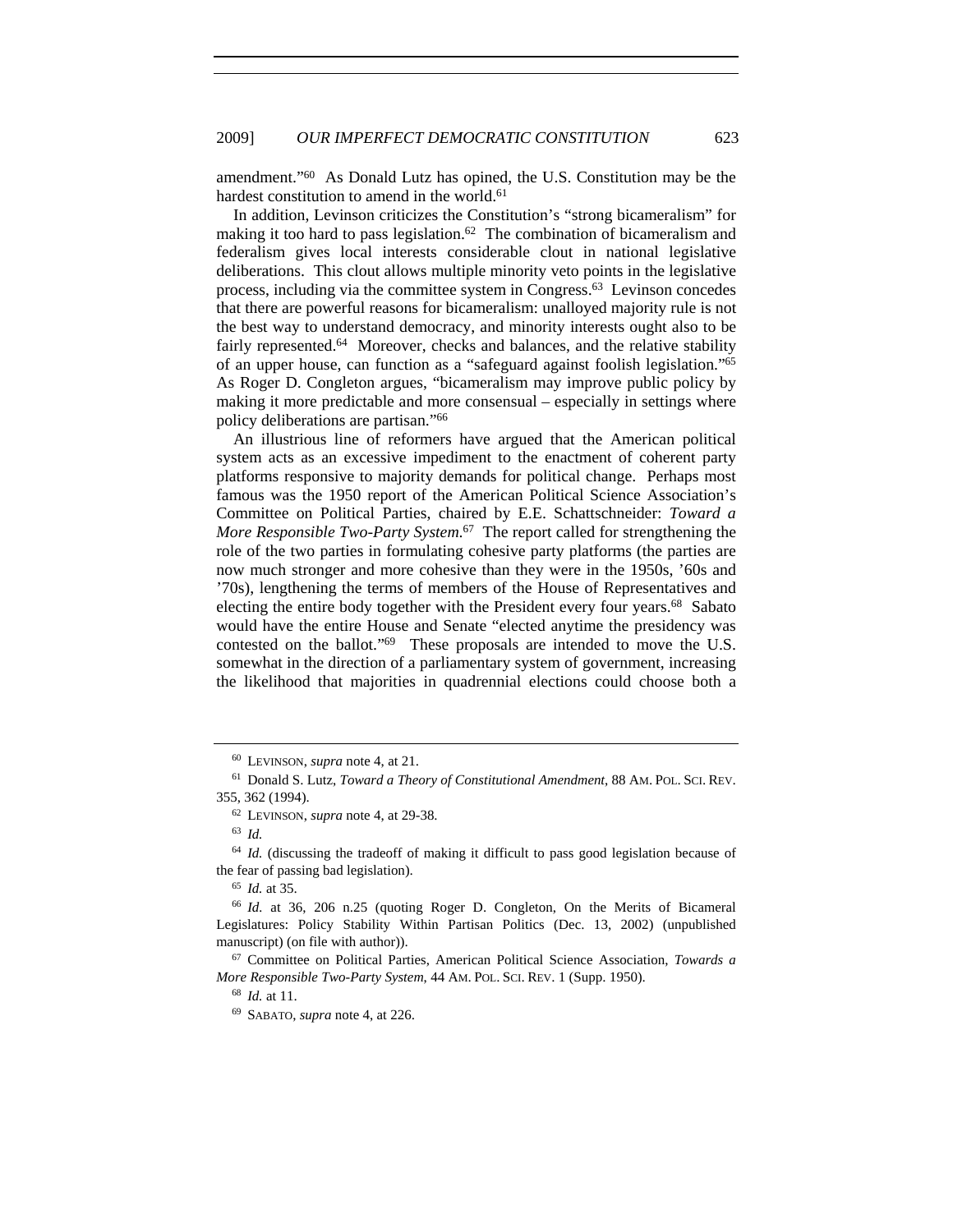President and a congressional majority.<sup>70</sup> Such reforms aim to make it more likely that Congress will reflect along with the President the prevailing mood of the country, which is to say, the preferences of a current electoral majority.71

There is much more to be said about these broad themes, and I have not conveyed all of the subtlety and nuance of the reformers' arguments. As many have argued, compared with an ideal political order, our system may tend in the direction of too many minority veto points, and a misallocation of minority veto points. Enacting legislative change in the U.S. is onerous, and amending the Constitution is extremely difficult. Nevertheless, it is far from clear that we would be better off on balance if we enacted institutional reforms that made change easier by undermining the system of checks and balances. Levinson and Sabato offer only a partial accounting of the possible benefits of institutional features that render constitutional amendment and legislative change difficult rather than easy.

Levinson complains, "guarding against the risk of bad legislation winds up being counterproductive insofar as it prevents as well the passage of good legislation."72 He argues that "there is much in the status quo to bemoan," and is "inclined to believe that it is much too hard to pass legislation in the United States."73 He argues that "[e]ven if no two persons can necessarily be expected to agree on what kind of change is desirable, it should be relatively easy these days to find a wide range of agreement that the American system is impervious to needed changes."74 But that conclusion does not follow. Oddly, Levinson says this while applauding many examples of legislative minorities succeeding in blocking legislation, including President Bush's attempt to revise and significantly privatize Social Security.75

That most people strongly favor their own preferred legislative and constitutional changes does not mean most people favor making it much easier for temporary majorities to legislate and amend the Constitution. Given similar probabilities, we might well rate the avoidance of bad legislation higher than the achievement of good legislation. After all, we learn to live with the status quo, make adjustments, and plan around the parameters that exist. Frequent changes to the legal framework can disrupt all settled plans. Given the risk of empowering temporarily popular but lousy ideas, most people might well prefer to maintain a system that requires concerted and prolonged efforts to enact most changes.

Christopher Eisgruber and Lawrence Sager are among the scholars who argue for the virtues of relatively obdurate constitutional structures, especially

<sup>70</sup> Committee on Political Parties, *supra* note 67, at 1-2, 11.

<sup>71</sup> *Id.* at 11.

<sup>72</sup> LEVINSON, *supra* note 4, at 36.

<sup>73</sup> *Id.*

<sup>74</sup> *Id.* at 38.

<sup>75</sup> *Id.* at 37 (using the example to suggest that both the left and right have reason to support bicameralism).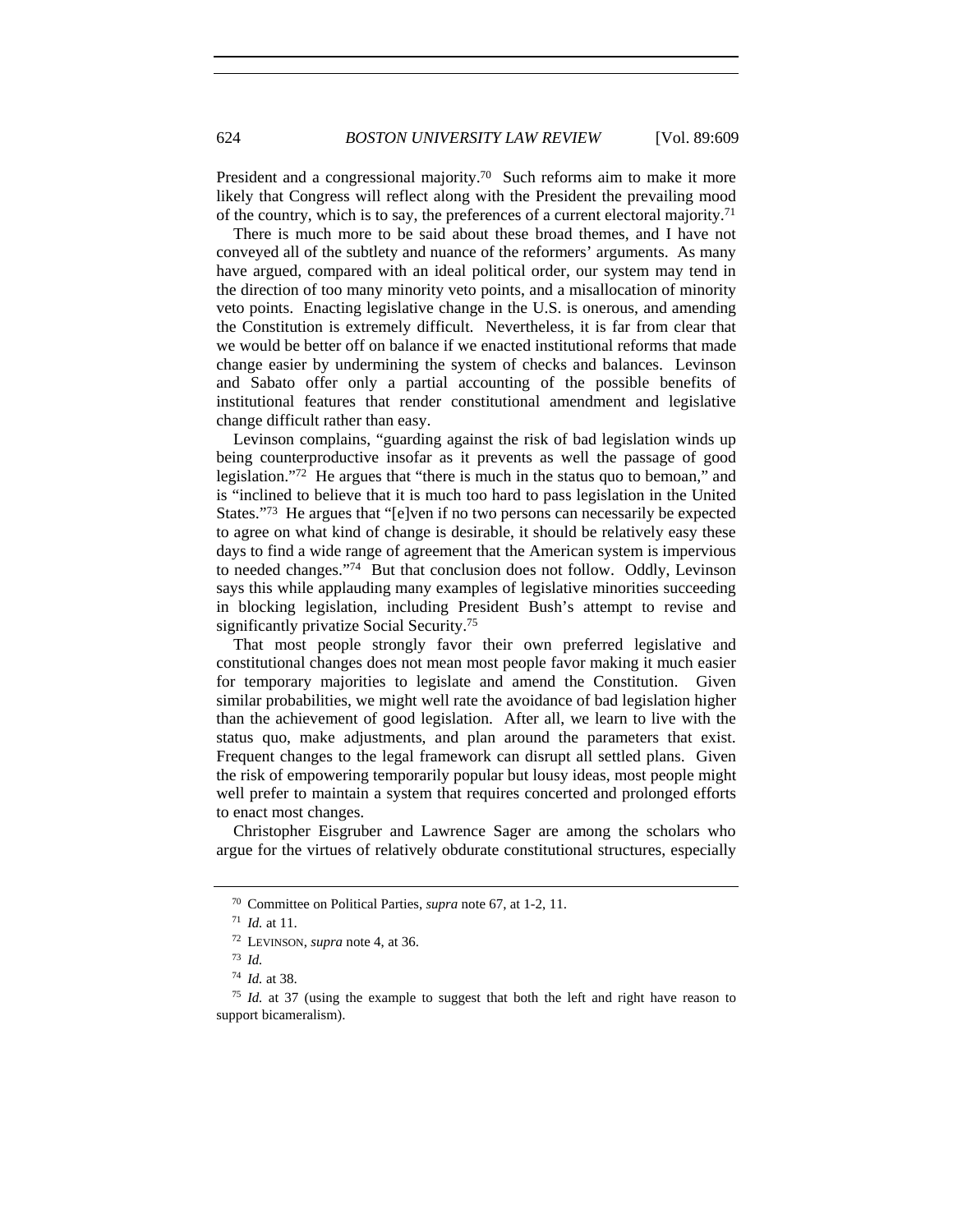concerning the allocation of powers to governing institutions.76 Institutional design will always be imperfect, but there is virtue in setting the rules of the game and then getting on with the game: the serious enterprise of democratic deliberation and lawmaking. Those participating in this enterprise will always have two options: to play the game of politics – advocating and seeking to advance their proposed policy aims – or to seek to change the rules of the game to improve their prospects for success. A resort to the latter enterprise – changing the rules – can easily derail serious engagement on the former: the normal politics of policy debate and deliberation. Thus, the fact that institutional change is difficult, and that existing institutional rules are relatively obdurate, should encourage participants in democratic debate and deliberation to get on with it, rather than scheming to change the rules when awarded a temporary advantage.

Moreover, the fact that constitutional amendment is difficult means that those who propose constitutional changes face the prospect of living under possible changes for a considerable period of time, through shifting currents and fortunes of partisan politics. As Adrian Vermeule usefully points out, the prospect of having to live under a law or constitutional provision for an extended period constitute a sort of "veil mechanism" – in the manner of John Rawls's famous "veil of ignorance," which was designed to encourage an impartial consideration of the interests of persons in various social and political positions.77 That we, our children, and our grandchildren have to live under proposed rules changes, in the face of an uncertain future, should help induce a measure of circumspection and uncertainty as to whether short-term advantages can be sustained over time, and these may be decent proxies for impartiality.

Vermeule interestingly casts "veil mechanisms" as an extension of the values associated with the rule of law: the insistence that laws should be public, prospective, general in their application (to everyone similarly situated), and durable.78 All of these features make it harder for those wielding power to fine-tune the rules to benefit particular people.79 Vermeule adds that delay can have the same effect: building in a time lag before some rule change takes effect.80 If "veil effects" work for constitutional amendments that will be

<sup>76</sup> CHRISTOPHER L. EISGRUBER, CONSTITUTIONAL SELF-GOVERNMENT chs. 1-3 (2001); LAWRENCE G. SAGER, JUSTICE IN PLAINCLOTHES: A THEORY OF AMERICAN CONSTITUTIONAL PRACTICE 2-5, 8-9 (2004).

<sup>77</sup> ADRIAN VERMEULE, MECHANISMS OF DEMOCRACY: INSTITUTIONAL DESIGN WRIT SMALL 32-37 (2007) (citing JOHN RAWLS, A THEORY OF JUSTICE 118-23 (rev. ed. 1999)).

<sup>78</sup> *Id.* at 37.

<sup>79</sup> *Id.* at 33.

<sup>80</sup> *See id.* at 36-37 (explaining that this mechanism is based on the assumption that the decision-makers' long-term interests are unpredictable).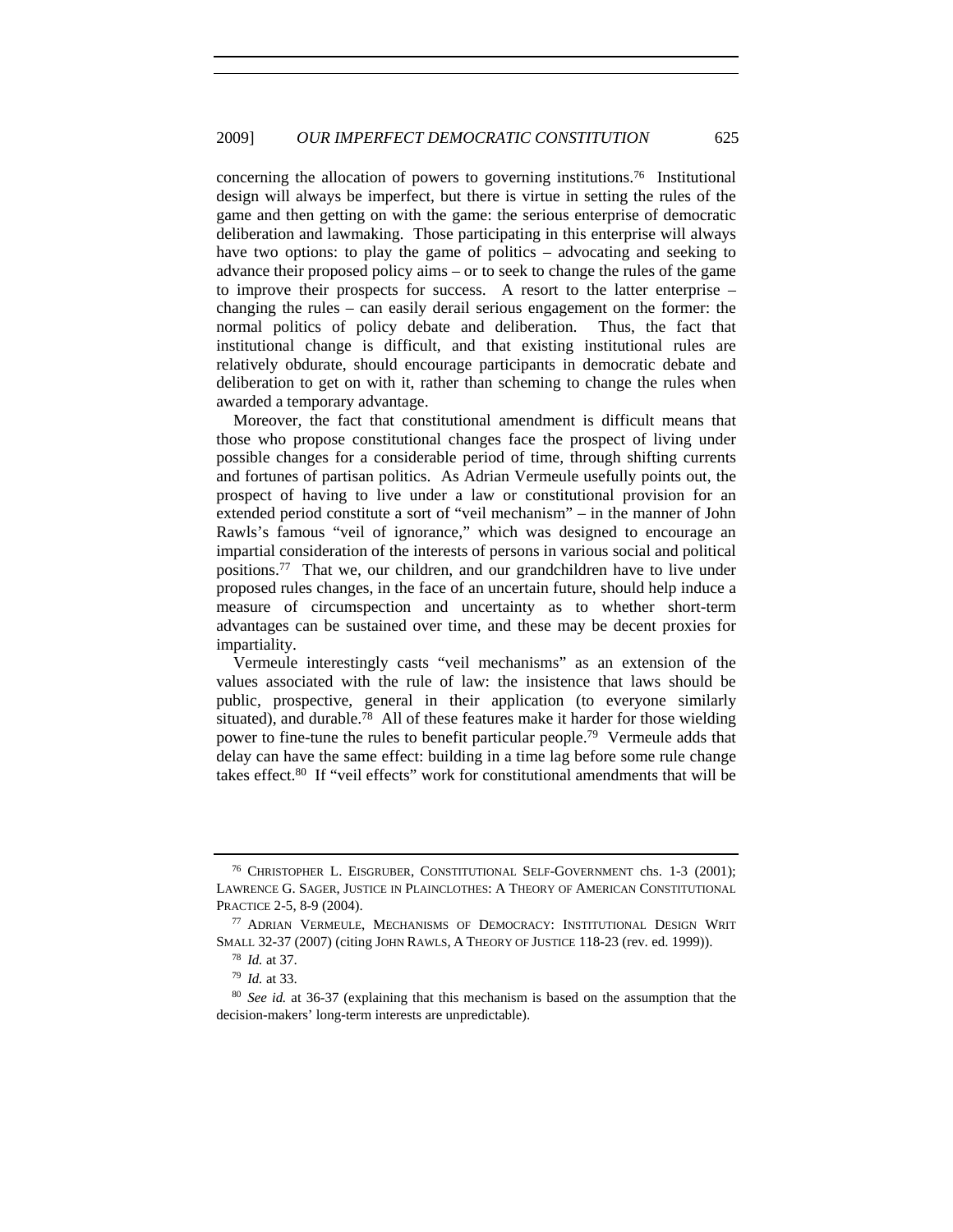hard to reverse, the same should be true for legislative reforms which are both difficult to enact and difficult to revise.<sup>81</sup>

One final observation: Levinson complains about the difficulty of enacting policy changes over time and about the excessive powers of the executive branch.82 But extensive policy-making through executive branch and independent administrative agencies is a way of bypassing the "vetogates" and adjusting "to changing circumstances as new administrations, with new views, succeed each other over time."<sup>83</sup> As Vermeule once again observes, Levinson dislikes the New Deal's "pumped up executive," but that was an attempt to "cure the status quo bias he also dislikes."84 Thus, "a regime with both status quo bias and a strong executive is better, not worse, than a regime with only one of those two features, according to Levinson's own criteria."85 There is a danger that piecemeal criticisms of particular constitutional structures can miss interactions among institutions that offset various institutional deficiencies.86

Admittedly, none of these observations settle the difficult question of whether constitutional amendment and legislation should be easier under the American system. They do, however, help make clear the difficulty of the question, highlighting the fact that there is much to be said for making legislation difficult and for subjecting proposed changes to many hurdles and critical tests.

Moreover, these observations also make clear that it is incorrect to label as "undemocratic" those constitutional mechanisms designed to slow the pace of change. We cannot call "undemocratic" those safeguards that make it difficult for temporary majorities to enact dramatic changes to the law that applies to everyone and to the institutional structures within which political competition occurs. Our constitutional framework creates multiple hurdles to be cleared before legislative and constitutional change can be enacted, with the aim of promoting inclusion (the consideration of minority as well as majority interests) and deliberation (changes based on thorough reflection rather than temporary and fleeting impulses). Inclusion and deliberation are not values brought to bear in order to qualify our commitment to democracy; they are rather constitutive features of democracy properly understood. The ideal of

<sup>&</sup>lt;sup>81</sup> Vermeule also argues that there may be a downside: self-interest can be a spur to energetic execution of office, and veil effects may dampen that important motivation. *See id.* at 59. Of course, when it comes to high office such as the presidency and the Senate – and perhaps the House as well – there are higher forms of self-interest that ought to be engaged, such as the love of fame. These general themes are explored in DOUGLAS ADAIR, FAME AND THE FOUNDING FATHERS (1974).

<sup>82</sup> LEVINSON, *supra* note 4, at 39.

<sup>83</sup> Vermeule, *supra* note 7.

<sup>84</sup> *Id.*

<sup>85</sup> *Id.*

<sup>&</sup>lt;sup>86</sup> *Id.* (describing how Levinson's piecemeal critique "overlooks that our constitutional order may be more democratic than the sum of its parts").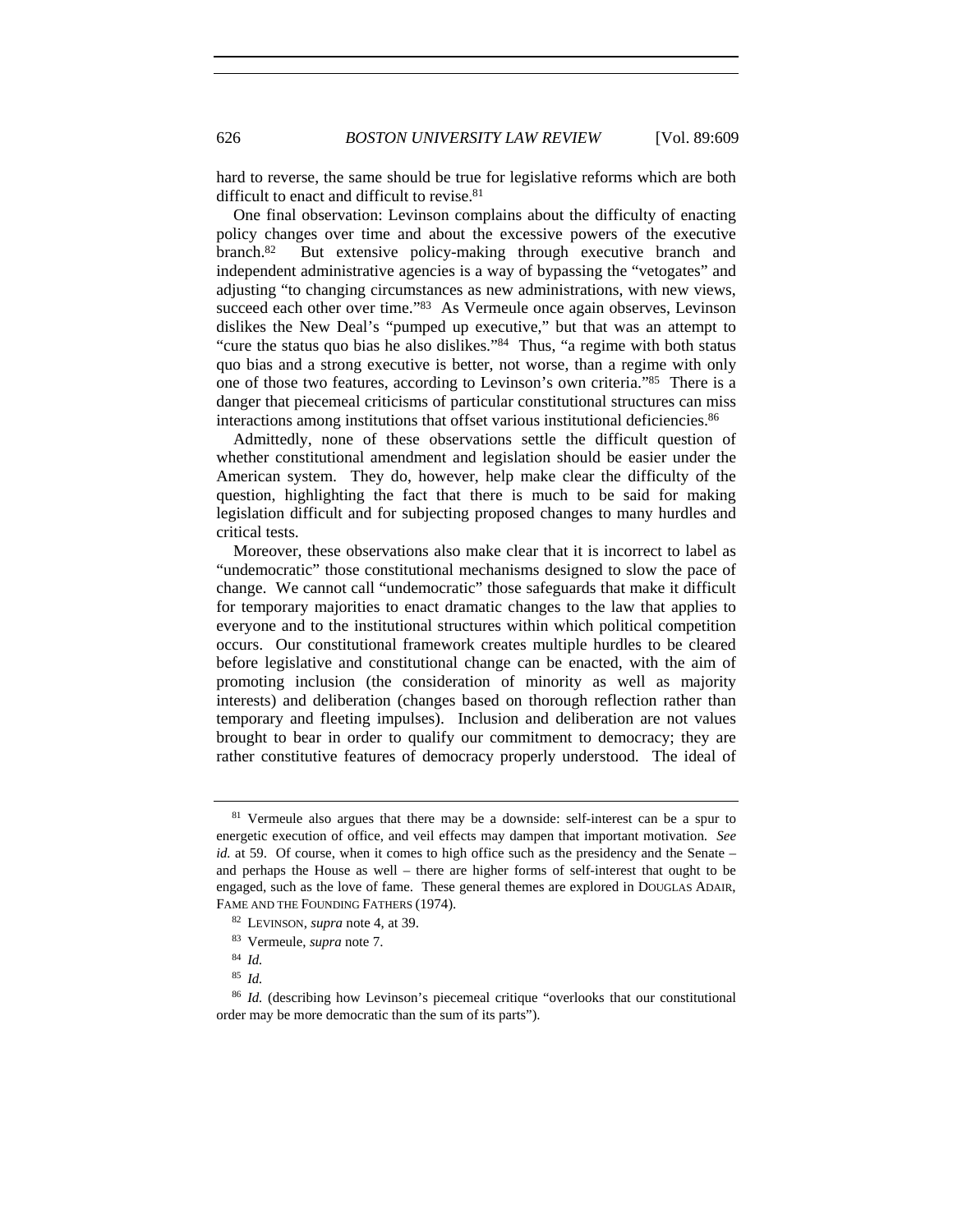democracy embodies the notions that the law applied to all should reflect the good of all, and that legislation should be based on the deliberate will of the political community rather than some temporary whim or passion.<sup>87</sup>

### **CONCLUSION**

While conceding that the U.S. Constitution is far from perfect, I have offered a democracy-based defense of some aspects of the Constitution often subject to intense democracy-based criticism. Political reform ought to focus on our deepest injustices, and on those injustices most amenable to correction. While in an ideal world it might be hard to defend a perpetual system of equal representation of states in the Senate  $-$  a principal target of the critics ire  $-$  this is a settled feature of our institutions, and the hurdles to reform seem insurmountable. Moreover, as I have argued, Senate malapportionment does not express an egregious ascription of second-class status to any group of citizens, making it an unlikely object of popular mass mobilization. Moreover, it does not seem to represent a strong partisan bias in favor of either political party, in contrast to state legislatures before "one person, one vote." One could say that small-state over-representation in the Senate is a tolerable imperfection because it does not run afoul of any truly basic principle of democratic morality: it may treat citizens unequally in one respect, but it is consistent with treating citizens as moral equals, because it has respectable rationales that can be offered in good faith to all. Senate malapportionment appears largely unrelated to all of the truly basic injustices of American democracy, especially class and race-based inequality. It seems highly doubtful that reform energies should be dedicated to constitutional reform of the Senate. In the end I believe that Dahl is correct to regard federalism, presidentialism, and unequal representation in the Senate as fixed elements of our constitutional system with which we should learn to live.<sup>88</sup>

There is a case to be made, I have argued, for other pro-democratic reforms which do not require constitutional amendment. These would include putting an end to partisan redistricting, and at least considering reform of the electoral college to encourage wider presidential campaigning. With respect to the question of whether legislative and constitutional change in the U.S. are too difficult, I have argued that there is no clear answer: making change difficult, and favoring a system in which those who make new law must live with it over the long term can be ways of promoting the virtues of deliberation, inclusiveness, and impartiality, virtues that are constitutive of any ideal of democracy.

Reformers such as Levinson have a tendency to compare actual constitutional arrangements, which are the product of design plus compromise

<sup>87</sup> *See* Robert Keohane, Stephen Macedo & Andrew Moravcsik, *Democracy-Enhancing Multilateralism*, 63 INT'L ORG. 1, 8 (2009) (explaining that policies adopted after careful deliberation are "more likely to be policies that people are prepared to live with"). 88 DAHL, *supra* note 1, at 145.